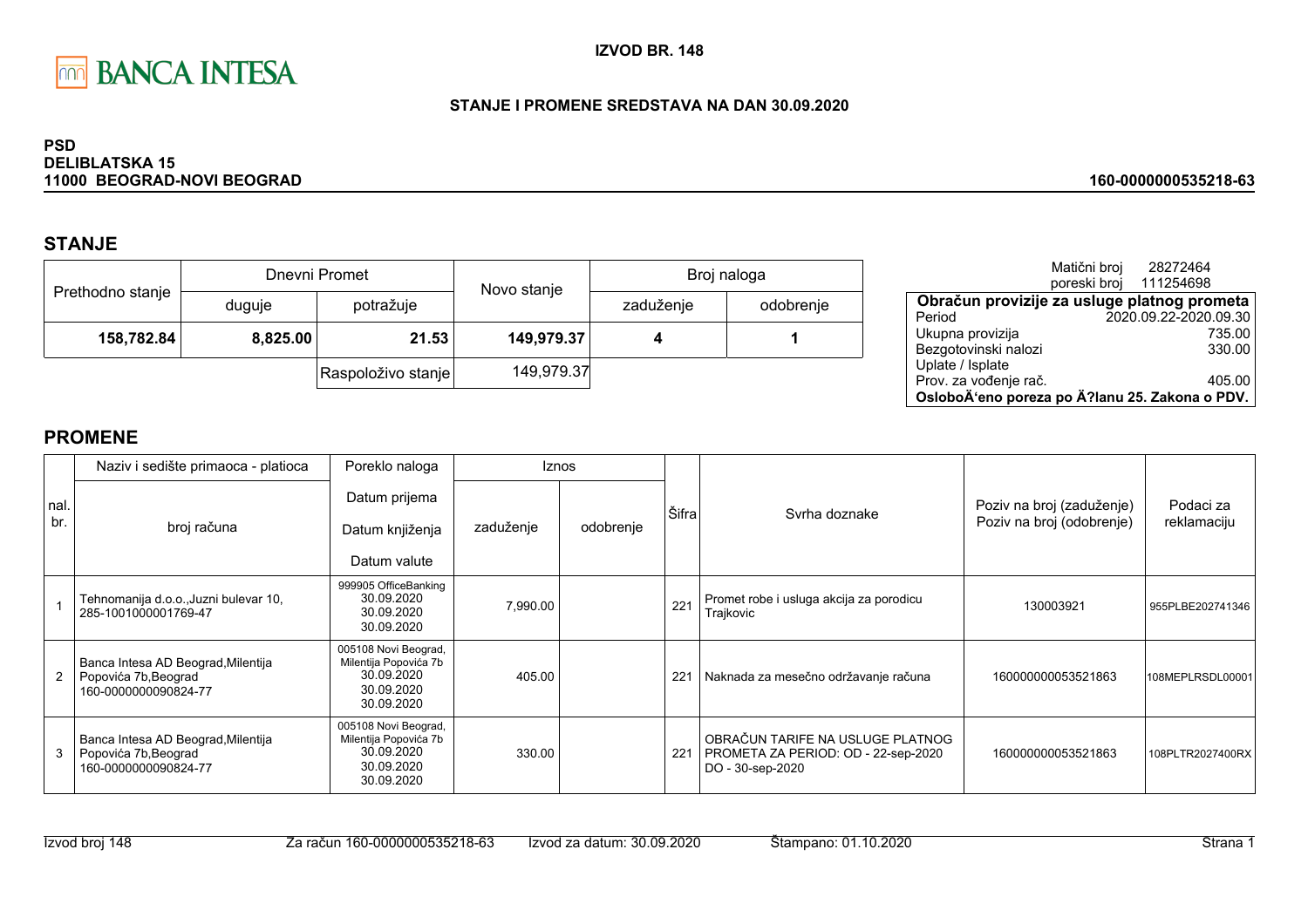| Banca Intesa a.d. Beograd, Milentija<br>4 Popovica 7b, Beograd<br>160-0000000000026-95 | 0000 BEOGRAD<br>30.09.2020<br>30.09.2020<br>30.09.2020                   | 100.00 |           | 221 | Korišćenje in-house softverskog rešenja<br>(septembar, 2020) | 000PLPI202740O42 |
|----------------------------------------------------------------------------------------|--------------------------------------------------------------------------|--------|-----------|-----|--------------------------------------------------------------|------------------|
|                                                                                        | Raiffeisen banka ad<br>Beograd<br>30.09.2020<br>30.09.2020<br>30.09.2020 |        | 21.53 289 |     | TRANSAKCIJE PO NALOGU GRA?ANA<br>155922027470417181          | 000DOPR202743082 |

Ukupno za račun 160-0000000535218-63<br>(postoji 5 naloga)

21.53 Ukupno dinara 8,825.00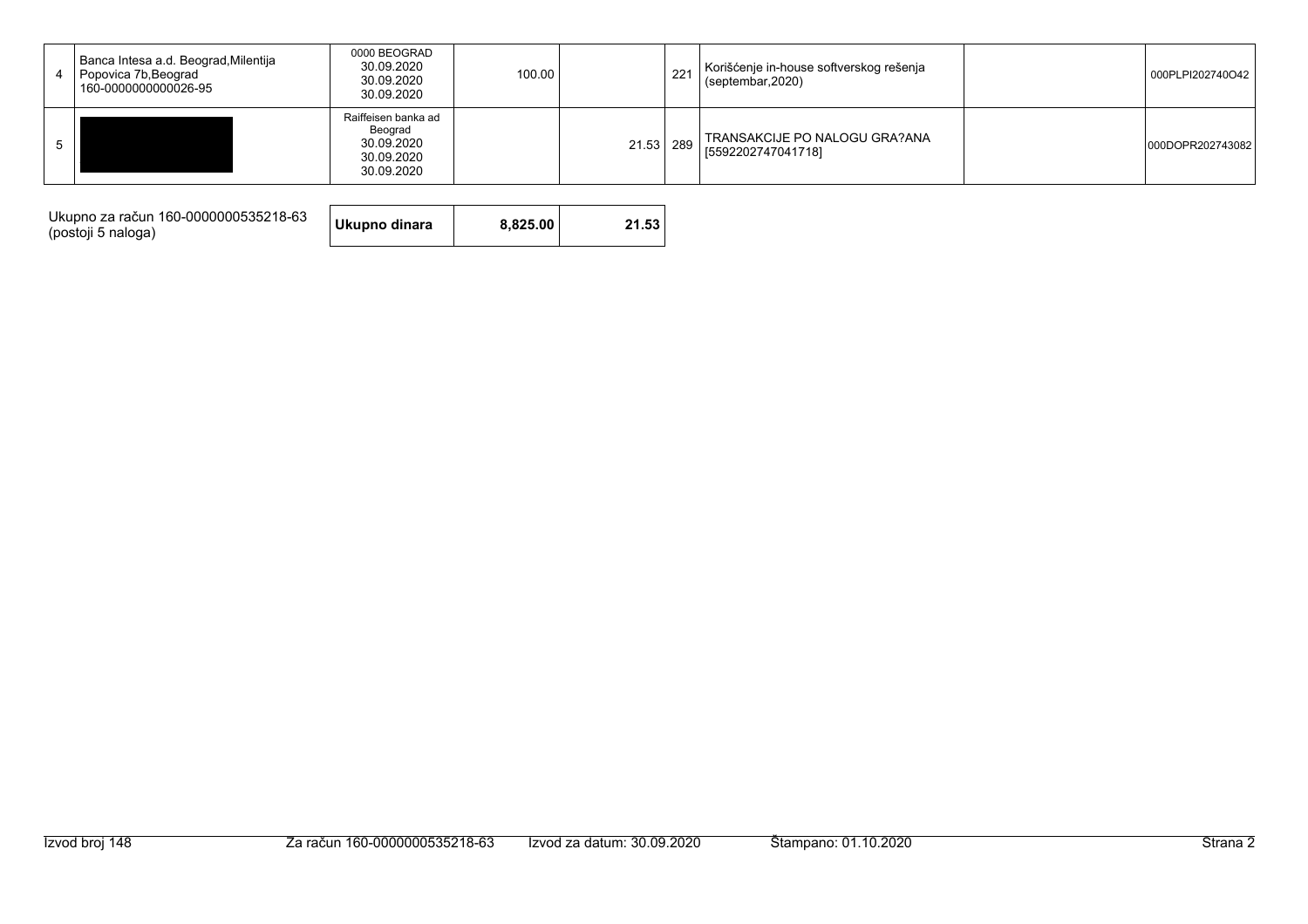

### STANJE I PROMENE SREDSTAVA NA DAN 01.10.2020

#### **PSD DELIBLATSKA 15** 11000 BEOGRAD-NOVI BEOGRAD

### **STANJE**

|                  |           | Dnevni Promet      | Novo stanje | Broj naloga |           |  |
|------------------|-----------|--------------------|-------------|-------------|-----------|--|
| Prethodno stanje | duguje    | potražuje          |             | zaduženje   | odobrenje |  |
| 149,979.37       | 37,912.90 | 1,000.00           | 113,066.47  |             |           |  |
|                  |           | Raspoloživo stanje | 113,066.47  |             |           |  |

Matični broj 28272464 poreski broj 111254698

160-0000000535218-63

|             | Naziv i sedište primaoca - platioca                                             | Poreklo naloga                                                 |           | <b>Iznos</b> |       |                                                        |                                                        |                          |
|-------------|---------------------------------------------------------------------------------|----------------------------------------------------------------|-----------|--------------|-------|--------------------------------------------------------|--------------------------------------------------------|--------------------------|
| nal.<br>br. | broj računa                                                                     | Datum prijema<br>Datum knjiženja<br>Datum valute               | zaduženje | odobrenje    | Šifra | Syrha doznake                                          | Poziv na broj (zaduženje)<br>Poziv na broj (odobrenje) | Podaci za<br>reklamaciju |
|             | STR MAXI-PLUS, Voluja,-<br>160-0000000140268-58                                 | 999905 OfficeBanking<br>01.10.2020<br>01.10.2020<br>01.10.2020 | 10,000.00 |              | 221   | Promet robe i usluga - akcija za porodicu<br>Lazarevic | 307                                                    | 955PLIE202750B77         |
|             | STR KIWI,21217 Backo Gradište, Svetozara<br>Miletica 46<br>330-0000065000101-50 | 999905 OfficeBanking<br>01.10.2020<br>01.10.2020<br>01.10.2020 | 9,999.91  |              | 221   | Promet robe i usluga - akcija za porodicu<br>Balaz     | 0005/20 MP 1                                           | 955PLBE2027514VA         |
| 3           | STR NIKOLA, ul. Palih boraca br.57<br>Kuršumlija,-<br>325-9500600057071-42      | 999905 OfficeBanking<br>01.10.2020<br>01.10.2020<br>01.10.2020 | 9,933.00  |              | 221   | Promet robe i usluga - akcija za porodicu<br>Ratkovic  |                                                        | 955PLBE202750LYE         |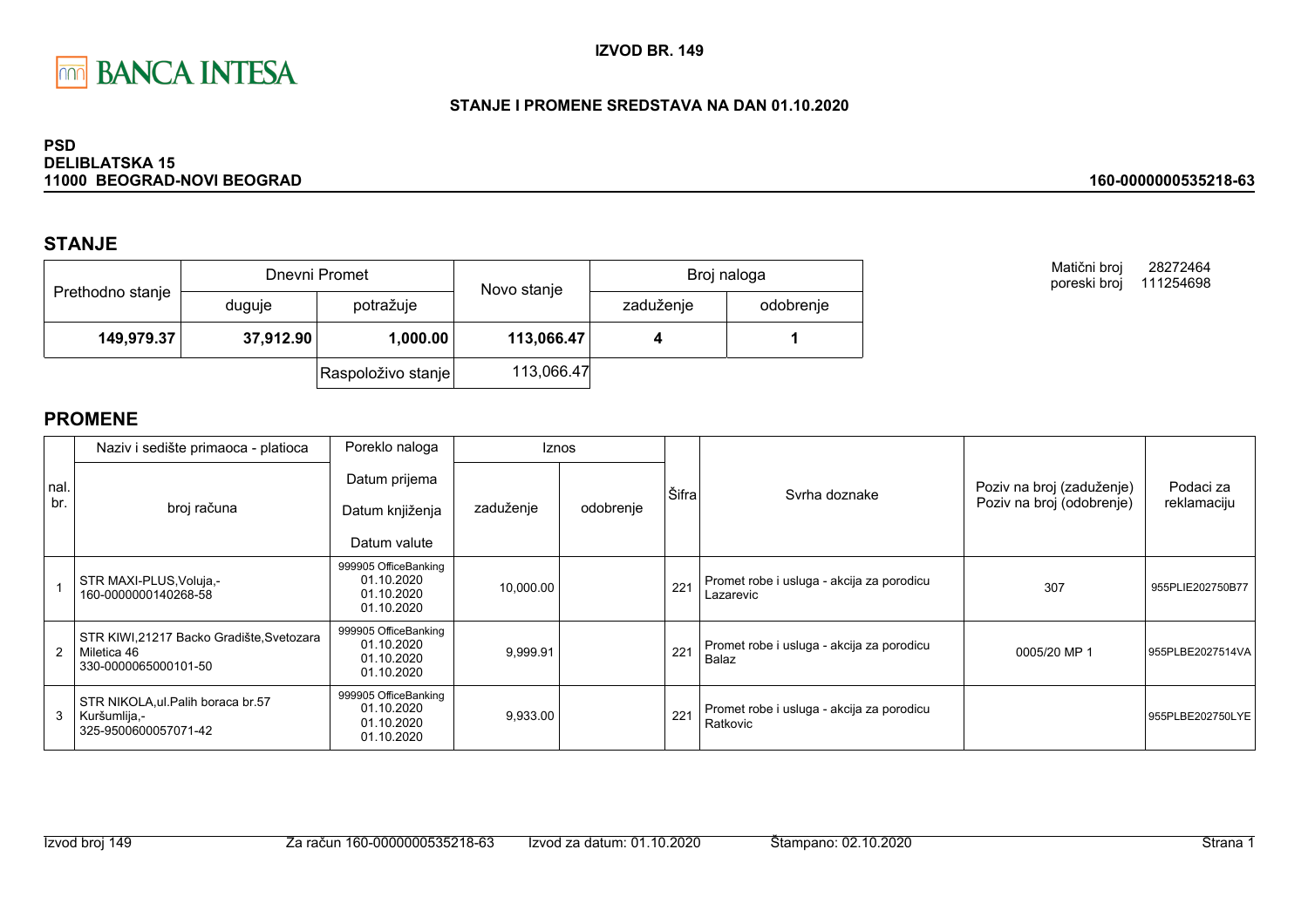|  | SZGR Cutura, Karadjordjeva 53,-<br>205-0000000010650-51 | 999905 OfficeBanking<br>01.10.2020<br>01.10.2020<br>01.10.2020                         | 7.979.99 |              | 221 | Promet robe i usluga - akcija za porodicu<br>Rakicevic | 00001/09/20 MP06 | 955PLBE2027514FD |
|--|---------------------------------------------------------|----------------------------------------------------------------------------------------|----------|--------------|-----|--------------------------------------------------------|------------------|------------------|
|  |                                                         | <b>CREDIT AGRICOLE</b><br>BANKA AD, NOVI SAD<br>01.10.2020<br>01.10.2020<br>01.10.2020 |          | 1,000.00 289 |     | Transakcije po nalogu gra?ana<br>[08700054367532]      |                  | 000DOPR2027503SZ |

Ukupno za račun 160-0000000535218-63<br>(postoji 5 naloga)

Ukupno dinara 37,912.90 1,000.00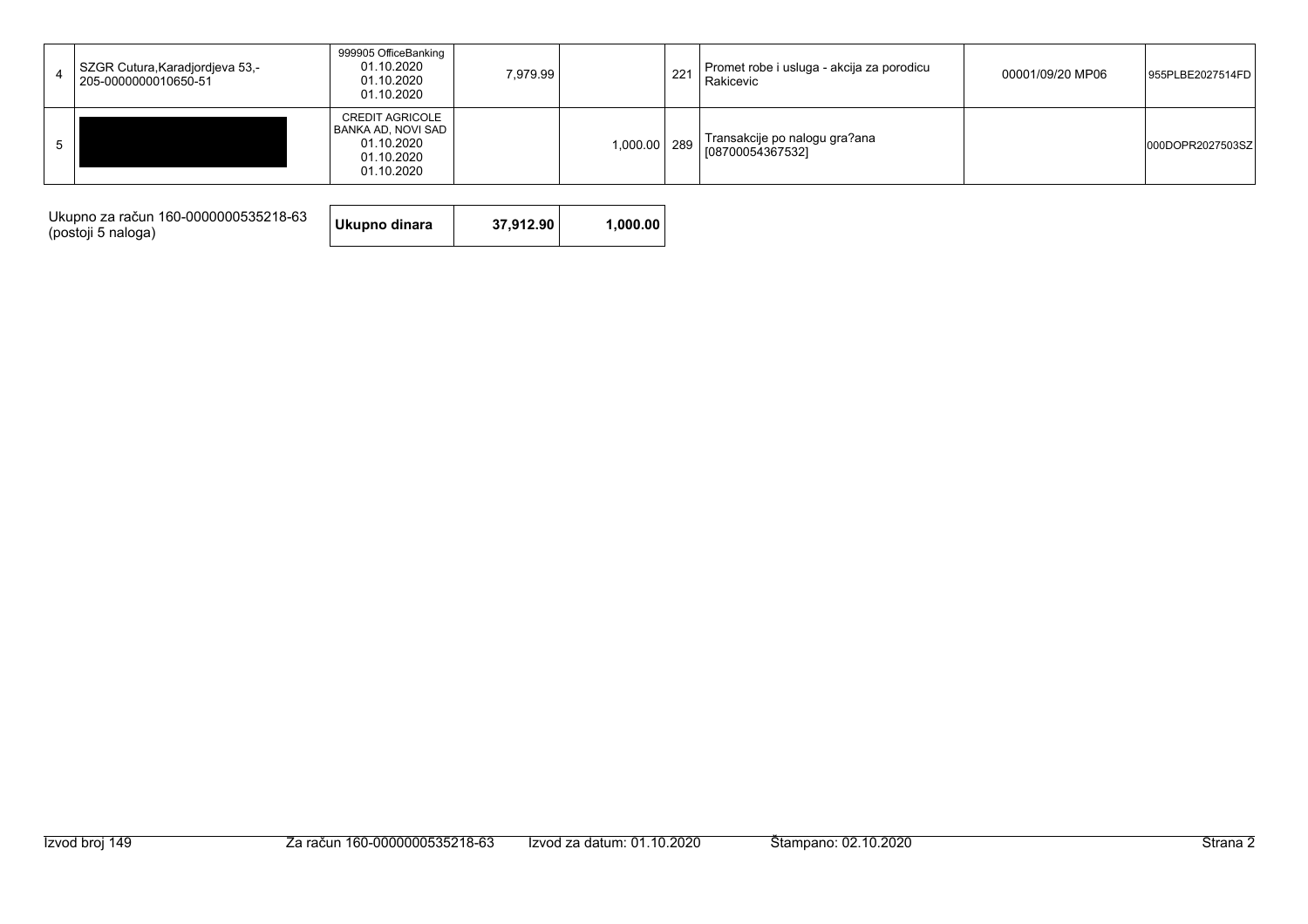

### STANJE I PROMENE SREDSTAVA NA DAN 02.10.2020

#### **PSD DELIBLATSKA 15** 11000 BEOGRAD-NOVI BEOGRAD

## **STANJE**

|                  |                  | Dnevni Promet      | Novo stanje | Broj naloga |           |  |
|------------------|------------------|--------------------|-------------|-------------|-----------|--|
| Prethodno stanje | duguje           | potražuje          |             | zaduženje   | odobrenje |  |
| 113,066.47       | 0.00<br>3,500.00 |                    | 116,566.47  |             |           |  |
|                  |                  | Raspoloživo stanje | 116,566.47  |             |           |  |

Matični broj 28272464 poreski broj 111254698

160-0000000535218-63

|      | Naziv i sedište primaoca - platioca | Poreklo naloga                                                 |           | Iznos     |       |                        |                           |                  |
|------|-------------------------------------|----------------------------------------------------------------|-----------|-----------|-------|------------------------|---------------------------|------------------|
| nal. |                                     | Datum prijema                                                  |           |           | Šifra | Svrha doznake          | Poziv na broj (zaduženje) | Podaci za        |
| br.  | broj računa                         | Datum knjiženja                                                | zaduženje | odobrenje |       |                        | Poziv na broj (odobrenje) | reklamaciju      |
|      |                                     | Datum valute                                                   |           |           |       |                        |                           |                  |
|      |                                     | 999905 OfficeBanking<br>02.10.2020<br>02.10.2020<br>02.10.2020 |           | 3,000.00  |       | 288 donacije           |                           | 955PLIE202760CPW |
| 2    |                                     | 0000 BEOGRAD<br>02.10.2020<br>02.10.2020<br>02.10.2020         |           | 500.00    |       | 289 Pomoc srpskoj deci |                           | 000OIFL202760427 |

| Ukupno za račun 160-0000000535218-63<br>(postoji 2 naloga) | Ukupno dinara |  | 3,500,00 |
|------------------------------------------------------------|---------------|--|----------|
|------------------------------------------------------------|---------------|--|----------|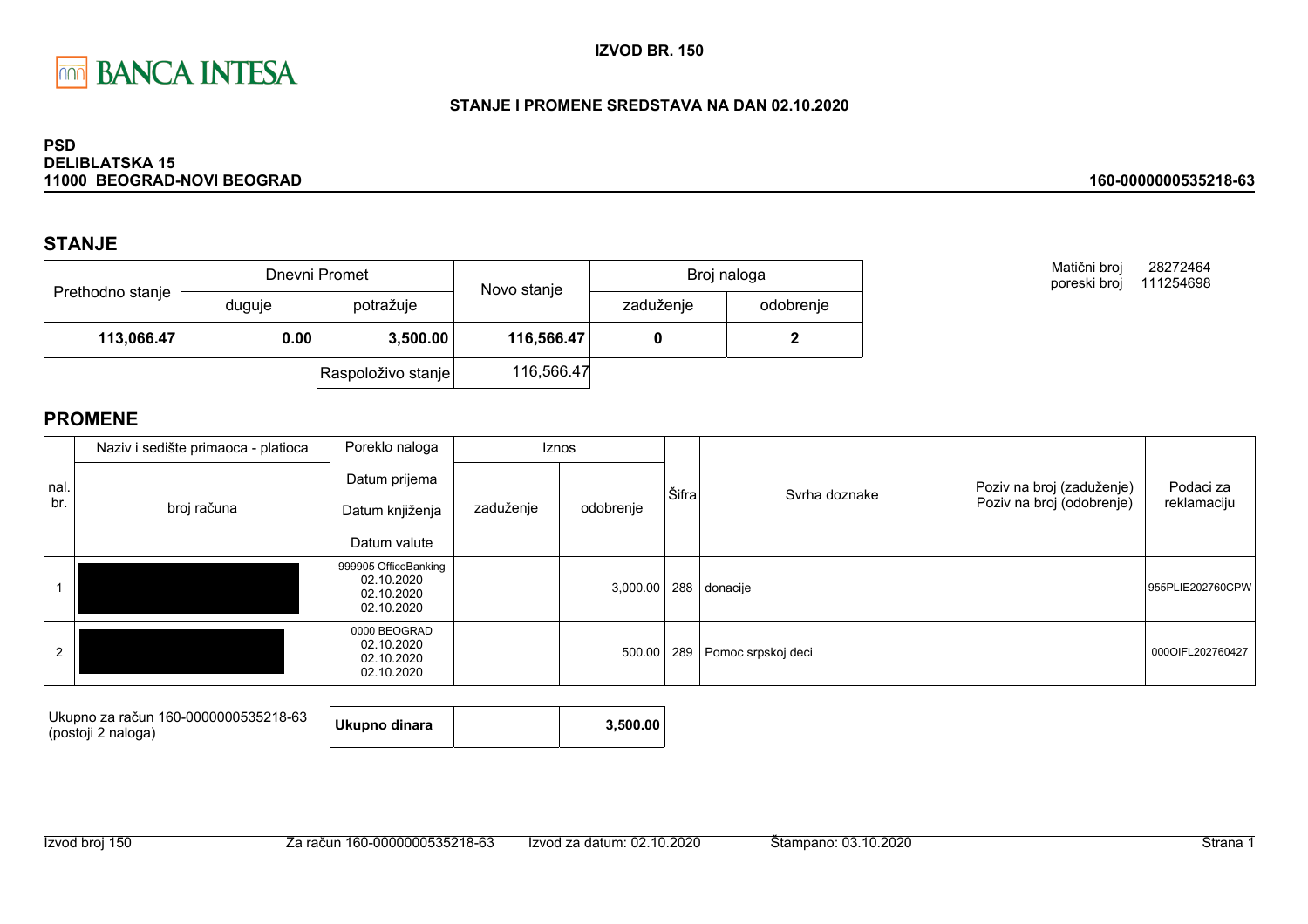

### STANJE I PROMENE SREDSTAVA NA DAN 05.10.2020

#### **PSD DELIBLATSKA 15** 11000 BEOGRAD-NOVI BEOGRAD

## **STANJE**

|                  |          | Dnevni Promet      | Novo stanje | Broj naloga |           |  |
|------------------|----------|--------------------|-------------|-------------|-----------|--|
| Prethodno stanje | duguje   | potražuje          |             | zaduženje   | odobrenje |  |
| 116,566.47       | 9,969.11 | 7,000.00           | 113,597.36  |             |           |  |
|                  |          | Raspoloživo stanje | 113,597.36  |             |           |  |

Matični broj 28272464 poreski broj 111254698

160-0000000535218-63

|             | Naziv i sedište primaoca - platioca                                   | Poreklo naloga                                                                     |           | <b>Iznos</b> |       |                                                         |                                                        |                          |
|-------------|-----------------------------------------------------------------------|------------------------------------------------------------------------------------|-----------|--------------|-------|---------------------------------------------------------|--------------------------------------------------------|--------------------------|
| nal.<br>br. | broj računa                                                           | Datum prijema<br>Datum knjiženja<br>Datum valute                                   | zaduženje | odobrenje    | Šifra | Syrha doznake                                           | Poziv na broj (zaduženje)<br>Poziv na broj (odobrenje) | Podaci za<br>reklamaciju |
|             | DELHAIZE SERBIA d.o.o, Jurija Gagarina<br>14.<br>275-0000220023624-08 | 999905 OfficeBanking<br>05.10.2020<br>05.10.2020<br>05.10.2020                     | 9,969.11  |              | 221   | Promet robe i usluga - akcija za porodicu<br>Dundjerski | 213-280-148                                            | 955PLBE202791B9Z         |
| 2           |                                                                       | Banka Poštanska<br>štedionica ad Beograd<br>05.10.2020<br>05.10.2020<br>05.10.2020 |           | 5,000.00     | 189   | TRASAKCIJA PO NALOGU GRADANA<br>[27920997020959]        | 32101051020291201511                                   | 000DOPR2027922JH         |
| 3           |                                                                       | Mobi Banka AD<br>Beograd<br>05.10.2020<br>05.10.2020<br>05.10.2020                 |           | 1,000.00     | 289   | Pomoc [00420746066001]                                  |                                                        | 000DOPR2027907Q7         |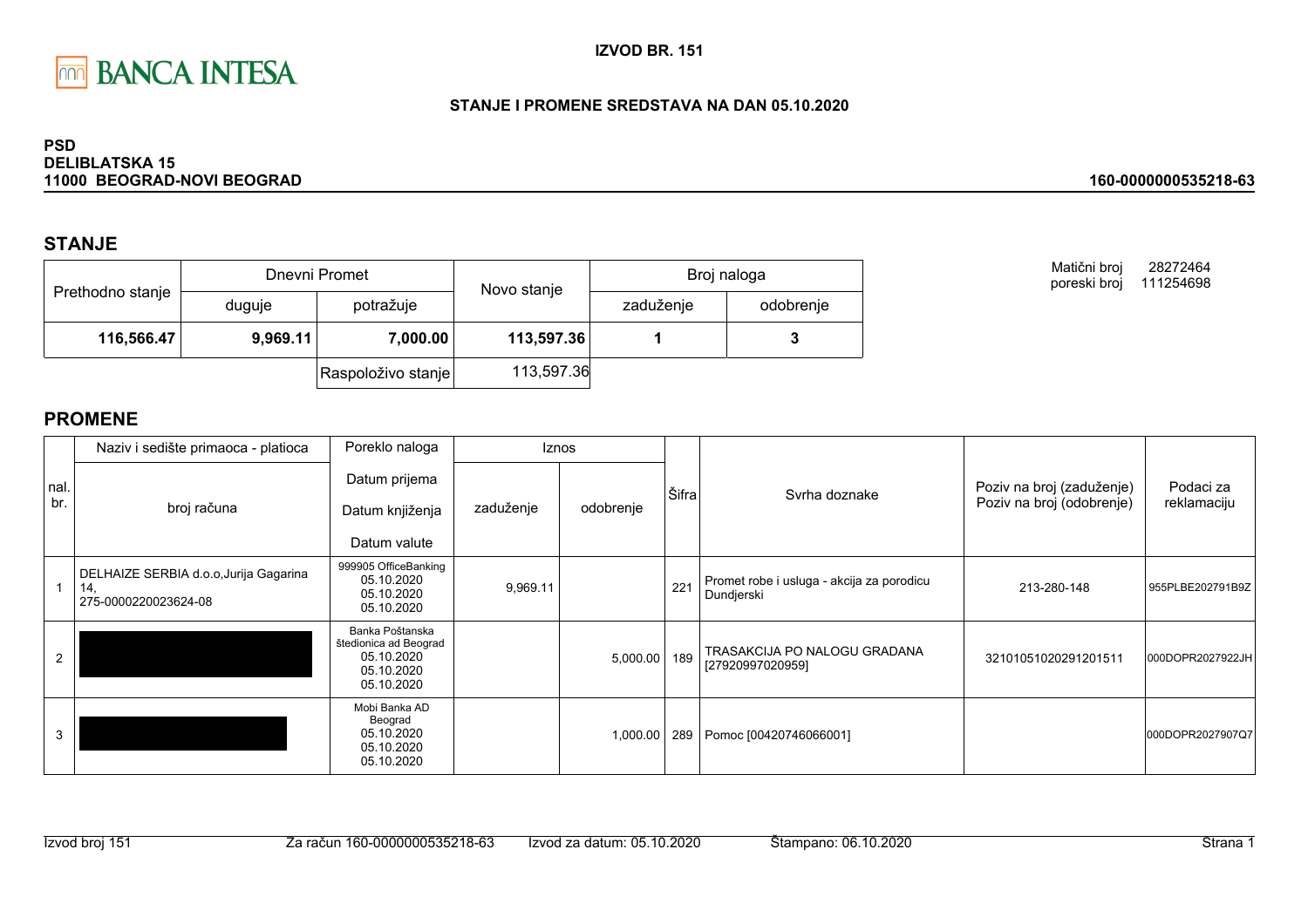| Ukupno za račun 160-0000000535218-63<br>(postoji 4 naloga) | Ukupno dinara | 9.969.11 | 7.000.00 |
|------------------------------------------------------------|---------------|----------|----------|
|------------------------------------------------------------|---------------|----------|----------|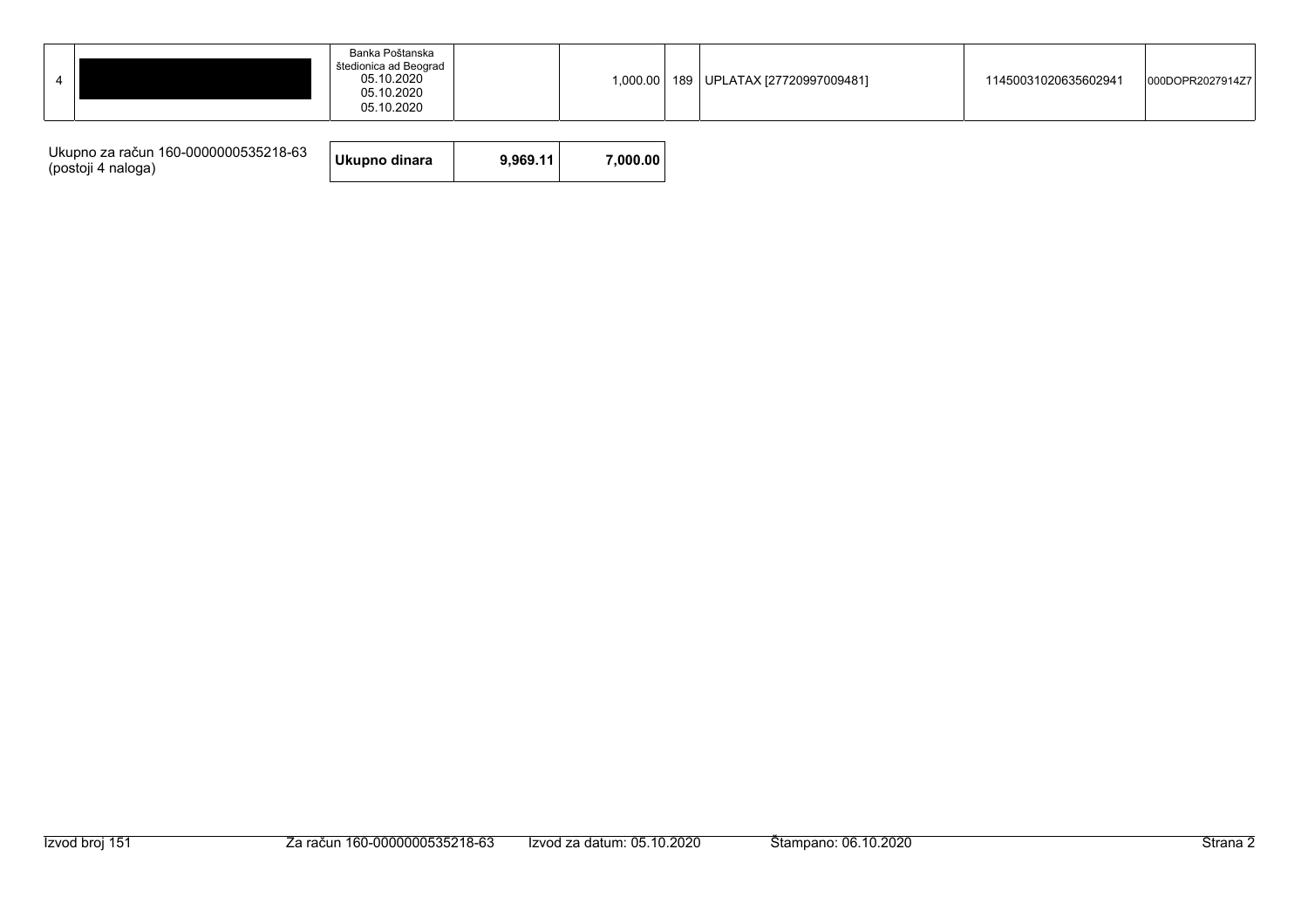

### STANJE I PROMENE SREDSTAVA NA DAN 06.10.2020

#### **PSD DELIBLATSKA 15** 11000 BEOGRAD-NOVI BEOGRAD

## **STANJE**

| Prethodno stanje |           | Dnevni Promet      | Novo stanje | Broj naloga |           |  |
|------------------|-----------|--------------------|-------------|-------------|-----------|--|
|                  | duguje    | potražuje          |             | zaduženje   | odobrenje |  |
| 113,597.36       | 10,484.32 | 2,061.32           | 105,174.36  |             |           |  |
|                  |           | Raspoloživo stanje | 105,174.36  |             |           |  |

**PROMENE** 

|            | Naziv i sedište primaoca - platioca                                   | Poreklo naloga                                                                |           | <b>Iznos</b> |       |                                                          |                                                        |                          |
|------------|-----------------------------------------------------------------------|-------------------------------------------------------------------------------|-----------|--------------|-------|----------------------------------------------------------|--------------------------------------------------------|--------------------------|
| nal<br>br. | broj računa                                                           | Datum prijema<br>Datum knjiženja<br>Datum valute                              | zaduženje | odobrenje    | Šifra | Syrha doznake                                            | Poziv na broj (zaduženje)<br>Poziv na broj (odobrenje) | Podaci za<br>reklamaciju |
|            | DELHAIZE SERBIA d.o.o, Jurija Gagarina<br>14,<br>275-0000220023624-08 | 999905 OfficeBanking<br>06.10.2020<br>06.10.2020<br>06.10.2020                | 10,484.32 |              | 221   | Promet robe i usluga - akcija za porodicu<br>Andjelkovic | 213-152-142                                            | 955PLBE202800QC0         |
| 2          |                                                                       | Unicredit bank Srbija<br>ad Beograd<br>06.10.2020<br>06.10.2020<br>06.10.2020 |           | 2,000.00     | 289   | Standardno domaCe plaCanje<br>[IZVTR00309492523]         |                                                        | 000DOPR202800DR1         |
| 3          |                                                                       | Raiffeisen banka ad<br>Beograd<br>06.10.2020<br>06.10.2020<br>06.10.2020      |           | 53.61        | 289   | TRANSAKCIJE PO NALOGU GRA?ANA<br>[5599202809993900]      |                                                        | 000DOPR202800RP6         |

#### 160-0000000535218-63

28272464

Matični broj

poreski broj 111254698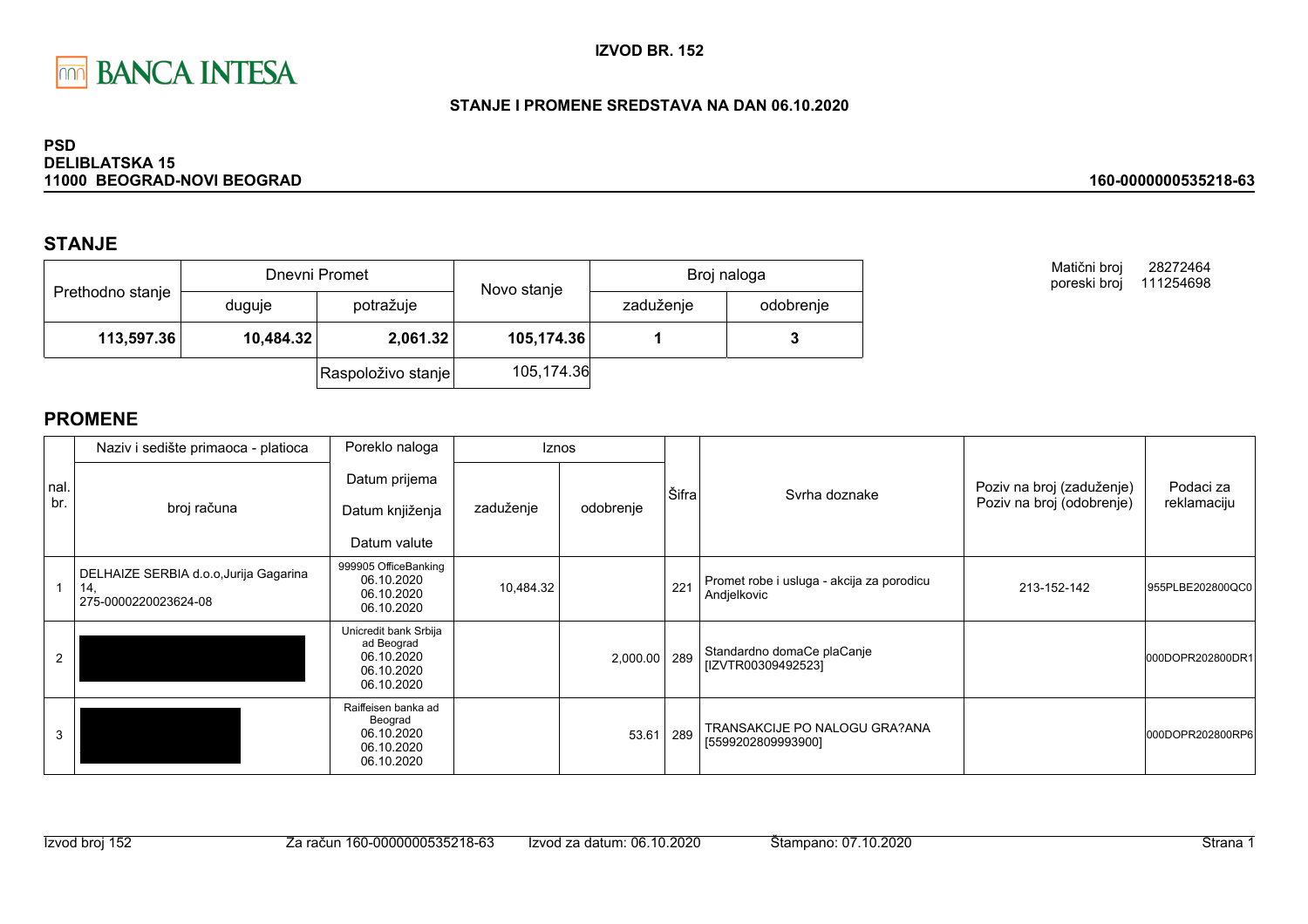| Raiffeisen banka ad<br>Beograd<br>06.10.2020<br>06.10.2020<br>06.10.2020 | TRANSAKCIJE PO NALOGU GRA?ANA<br>7.71<br>289<br>[5600202805405912] | 000DOPR2028033EV |
|--------------------------------------------------------------------------|--------------------------------------------------------------------|------------------|
|--------------------------------------------------------------------------|--------------------------------------------------------------------|------------------|

| Ukupno za račun 160-0000000535218-63<br>(postoji 4 naloga) | Ukupno dinara | 10.484.32 | 2.061.32 |
|------------------------------------------------------------|---------------|-----------|----------|
|------------------------------------------------------------|---------------|-----------|----------|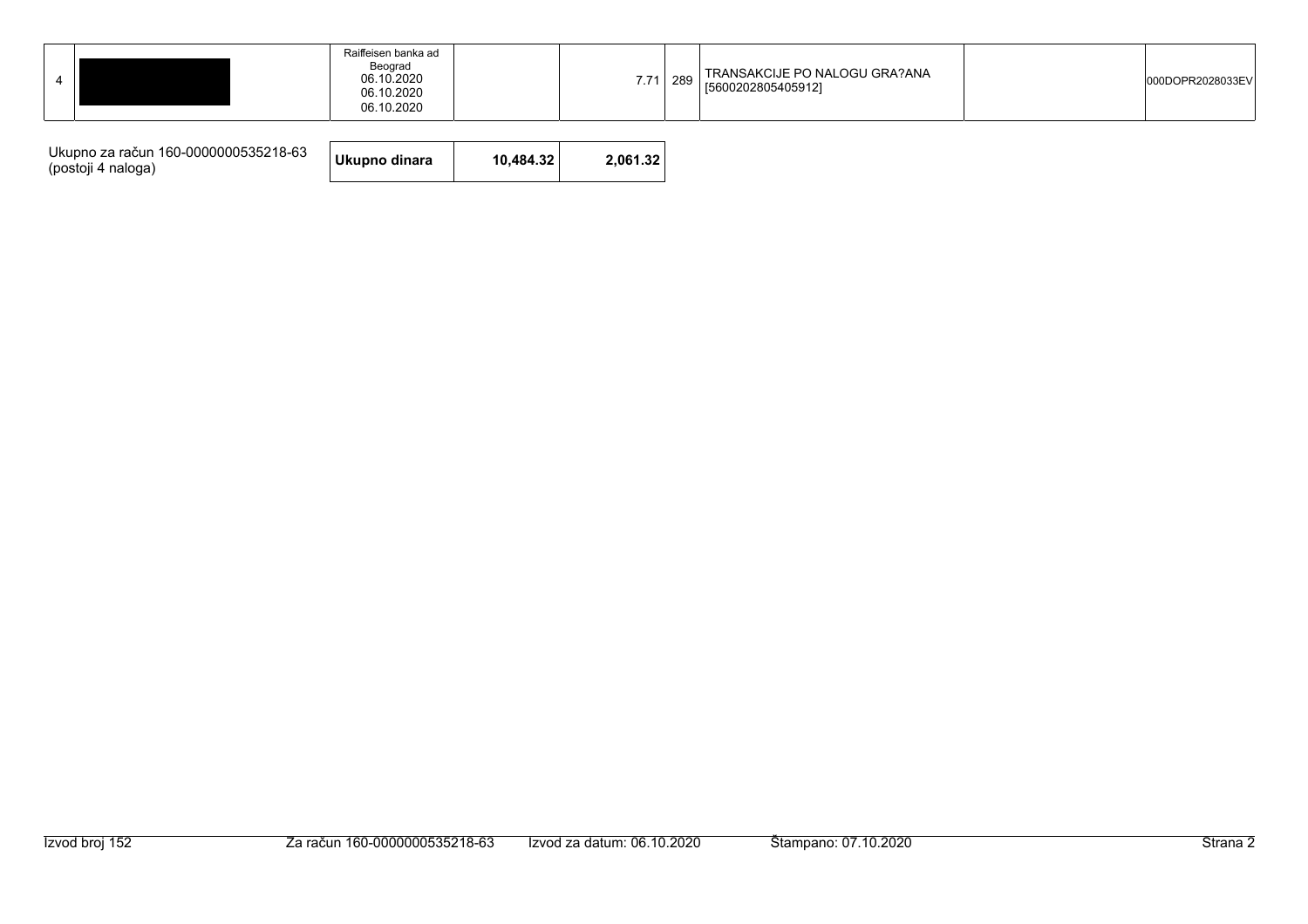

### STANJE I PROMENE SREDSTAVA NA DAN 08.10.2020

#### **PSD DELIBLATSKA 15** 11000 BEOGRAD-NOVI BEOGRAD

### **STANJE**

|                  |          | Dnevni Promet      | Novo stanje | Broj naloga |           |  |
|------------------|----------|--------------------|-------------|-------------|-----------|--|
| Prethodno stanje | duguje   | potražuje          |             | zaduženje   | odobrenje |  |
| 105,174.36       | 4,000.00 | 0.00               | 101,174.36  |             |           |  |
|                  |          | Raspoloživo stanje | 101,174.36  |             |           |  |

**PROMENE** 

|             | Naziv i sedište primaoca - platioca                                     | Poreklo naloga                                                 |           | <b>Iznos</b> |       |                                                         |                                                        |                          |
|-------------|-------------------------------------------------------------------------|----------------------------------------------------------------|-----------|--------------|-------|---------------------------------------------------------|--------------------------------------------------------|--------------------------|
| nal.<br>br. | broj računa                                                             | Datum prijema<br>Datum knjiženja<br>Datum valute               | zaduženje | odobrenje    | Šifra | Syrha doznake                                           | Poziv na broj (zaduženje)<br>Poziv na broj (odobrenje) | Podaci za<br>reklamaciju |
|             | TR Daroteka Novatetra, Lole Ribara<br>5.Ratkovo<br>325-9500700043693-66 | 999905 OfficeBanking<br>08.10.2020<br>08.10.2020<br>08.10.2020 | 4,000.00  |              | 221   | Promet robe i usluga - akcija za porodicu<br>Ignjatovic | 1/20                                                   | 955PLBE202820182         |

| Ukupno za račun 160-0000000535218-63 | Ukupno dinara | 4.000.00 |  |
|--------------------------------------|---------------|----------|--|
| (postoji 1 naloga)                   |               |          |  |

#### 160-0000000535218-63

Matični broj 28272464 poreski broj 111254698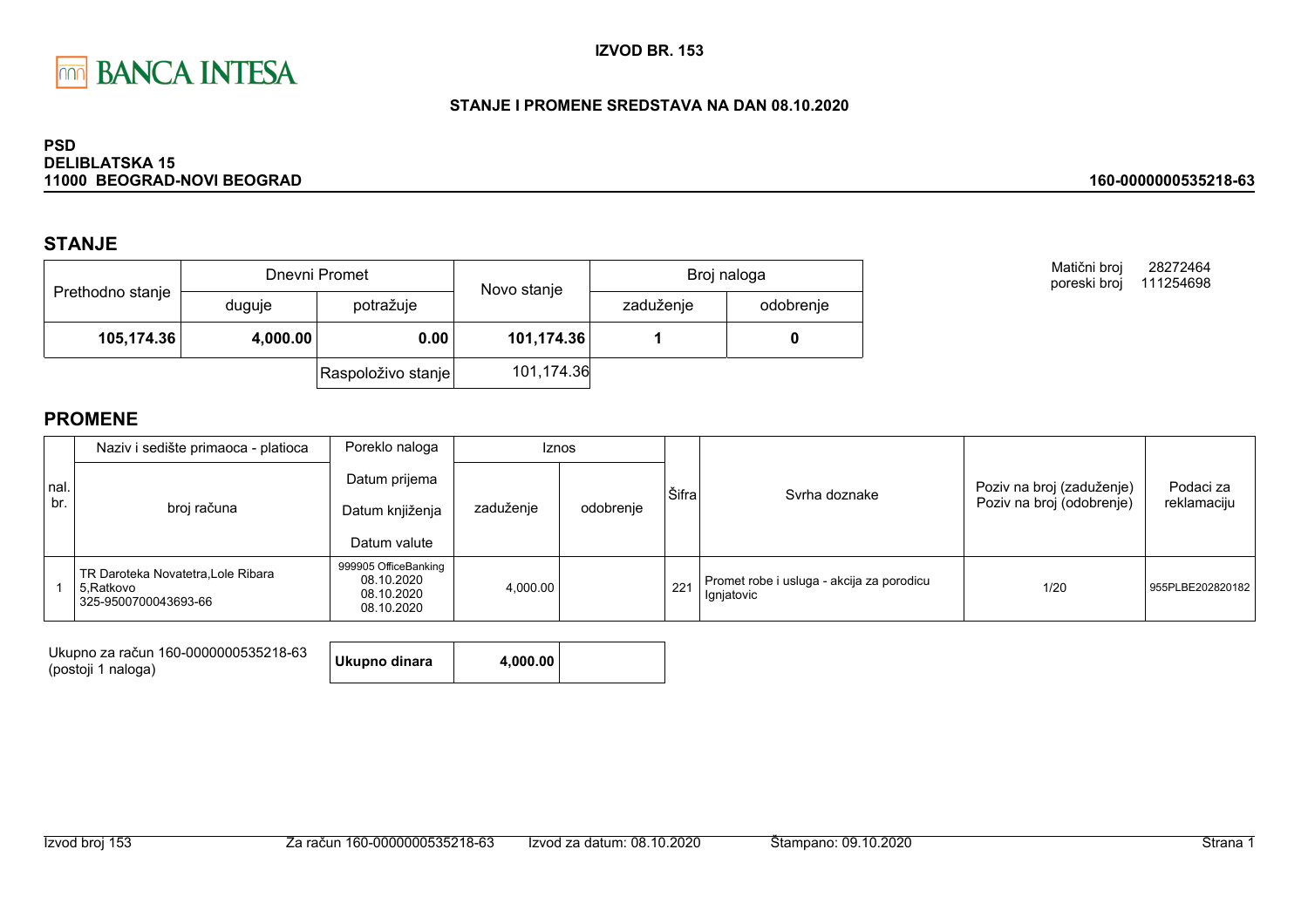

### STANJE I PROMENE SREDSTAVA NA DAN 09.10.2020

#### **PSD DELIBLATSKA 15** 11000 BEOGRAD-NOVI BEOGRAD

## **STANJE**

|                  |           | Dnevni Promet      | Novo stanje | Broj naloga |           |  |
|------------------|-----------|--------------------|-------------|-------------|-----------|--|
| Prethodno stanje | duguje    | potražuje          |             | zaduženje   | odobrenje |  |
| 101,174.36       | 19,935.16 | 1,085.83           | 82,325.03   |             |           |  |
|                  |           | Raspoloživo stanje | 82,325.03   |             |           |  |

Matični broj 28272464 poreski broj 111254698

160-0000000535218-63

|              | Naziv i sedište primaoca - platioca                                           | Poreklo naloga                                                           |           | <b>Iznos</b> |       |                                                         |                                                        |                          |
|--------------|-------------------------------------------------------------------------------|--------------------------------------------------------------------------|-----------|--------------|-------|---------------------------------------------------------|--------------------------------------------------------|--------------------------|
| nal.<br>br.  | broj računa                                                                   | Datum prijema<br>Datum knjiženja<br>Datum valute                         | zaduženje | odobrenje    | Šifra | Syrha doznake                                           | Poziv na broj (zaduženje)<br>Poziv na broj (odobrenje) | Podaci za<br>reklamaciju |
|              | DUGME, M. Stojanovica 280, Vracev Gaj<br>205-0000000013663-33                 | 999905 OfficeBanking<br>09.10.2020<br>09.10.2020<br>09.10.2020           | 10,000.00 |              | 221   | Promet robe i usluga - akcija za porodicu<br>Stanculj   | 05-01397-8                                             | 955PLBE2028302QO         |
| $\mathbf{2}$ | Delhaize Serbia d.o.o, Jurija Gagarina<br>14, Beograd<br>275-0000220023624-08 | 999905 OfficeBanking<br>09.10.2020<br>09.10.2020<br>09.10.2020           | 9,935.16  |              | 221   | Promet robe i usluga - akcija za porodicu<br>Martinović | 213-271-246                                            | 955PLBE2028302QN         |
| 3            |                                                                               | Raiffeisen banka ad<br>Beograd<br>09.10.2020<br>09.10.2020<br>09.10.2020 |           | 1,000.00     |       | 289   POMOA DECI [5604202838698253]                     |                                                        | 000DOPR202832EPK         |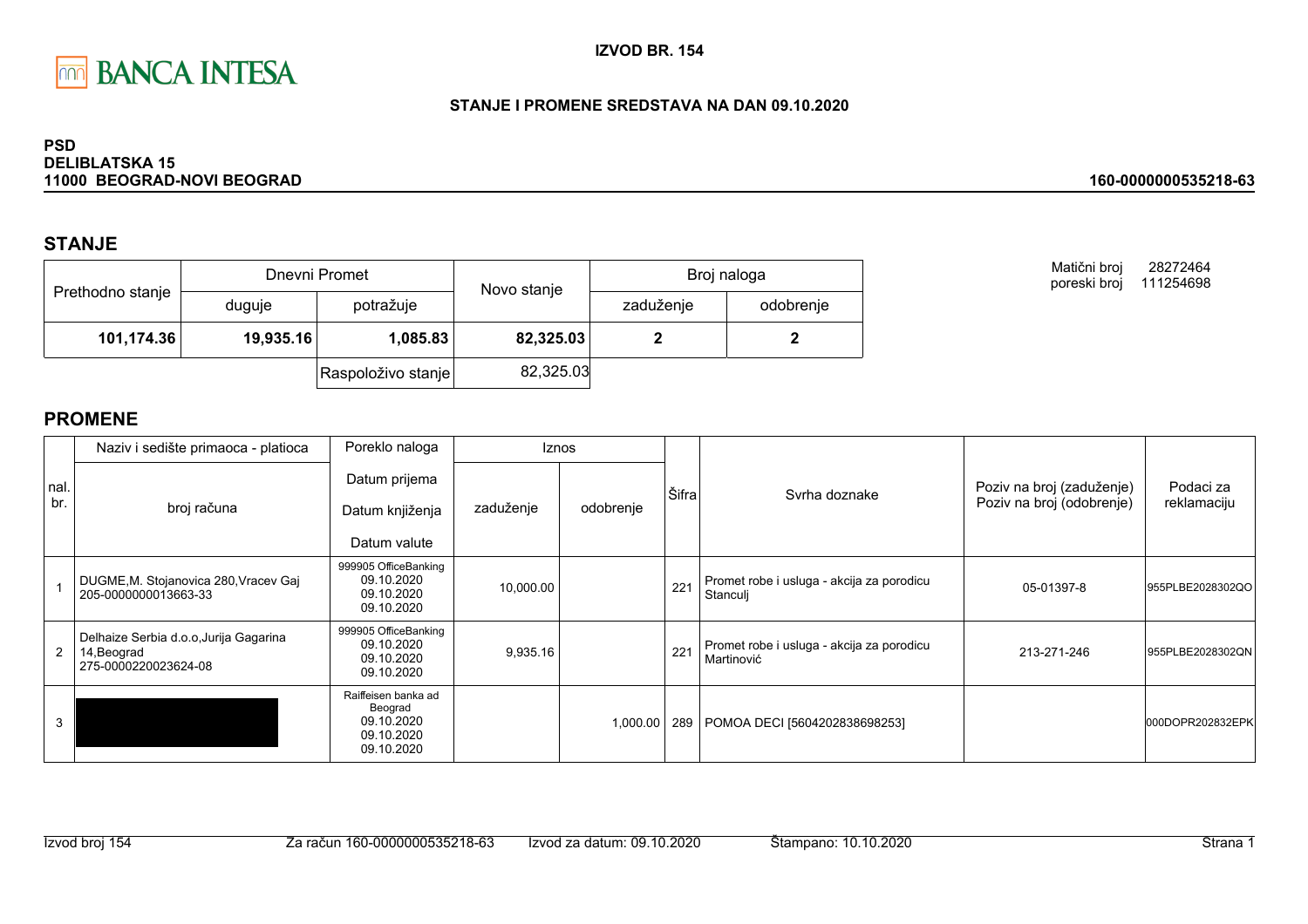|  |  | Raiffeisen banka ad<br>Beograd<br>09.10.2020<br>09.10.2020<br>09.10.2020 |  | 85.83 289 |  | TRANSAKCIJE PO NALOGU GRA?ANA<br>[5604202837517719] |  | 000DOPR2028321QH |
|--|--|--------------------------------------------------------------------------|--|-----------|--|-----------------------------------------------------|--|------------------|
|--|--|--------------------------------------------------------------------------|--|-----------|--|-----------------------------------------------------|--|------------------|

| Ukupno za račun 160-0000000535218-63<br>(postoji 4 naloga) | Ukupno dinara | 19.935.16 | 1.085.83 |
|------------------------------------------------------------|---------------|-----------|----------|
|------------------------------------------------------------|---------------|-----------|----------|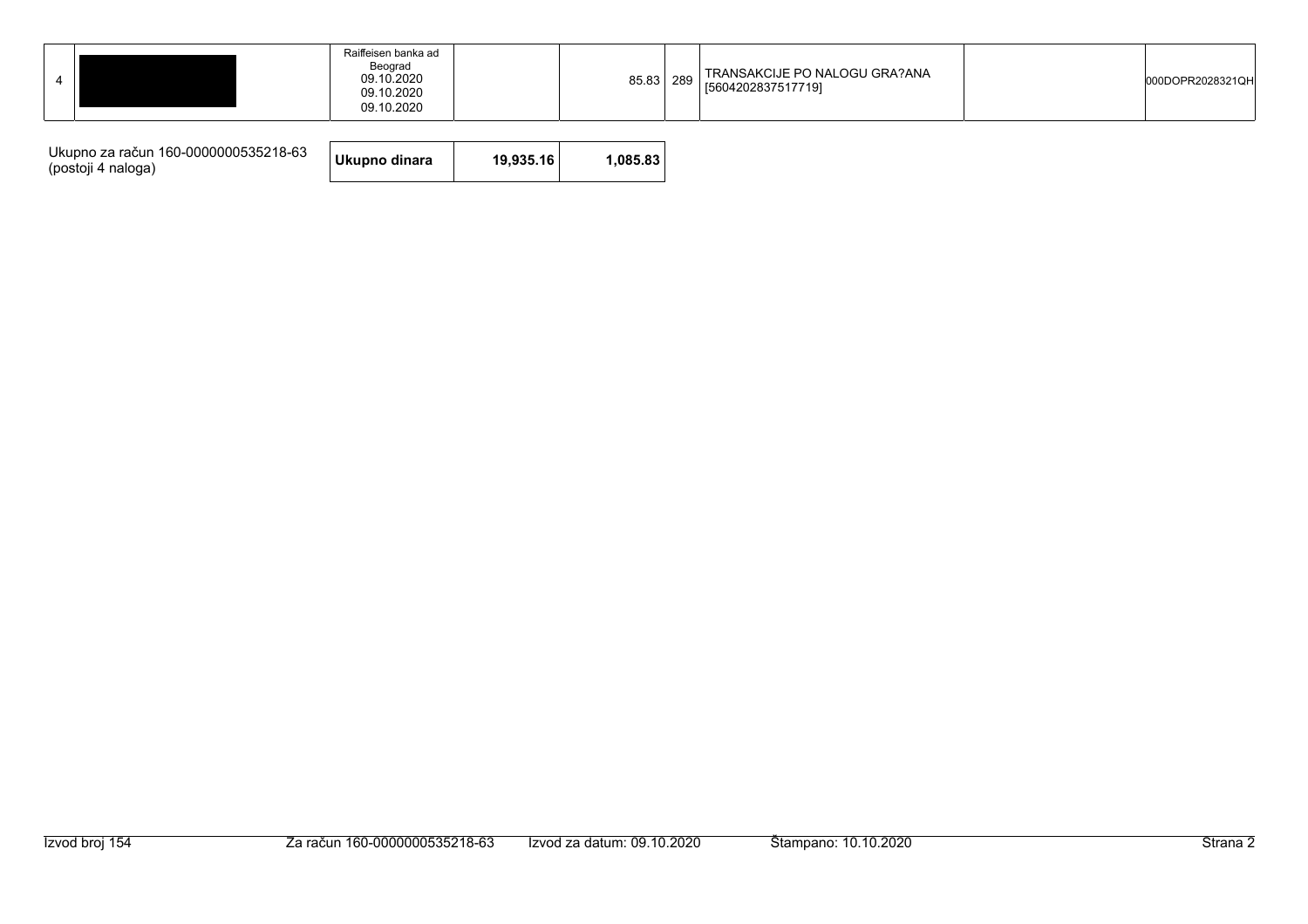

### STANJE I PROMENE SREDSTAVA NA DAN 12.10.2020

#### **PSD DELIBLATSKA 15** 11000 BEOGRAD-NOVI BEOGRAD

# **STANJE**

|                  |        | Dnevni Promet      | Novo stanje | Broj naloga |           |  |
|------------------|--------|--------------------|-------------|-------------|-----------|--|
| Prethodno stanje | duguje | potražuje          |             | zaduženje   | odobrenje |  |
| 82,325.03        | 475.00 | 1,500.00           | 83,350.03   |             |           |  |
|                  |        | Raspoloživo stanje | 83,350.03   |             |           |  |

|                                                | Matični broj | 28272464              |
|------------------------------------------------|--------------|-----------------------|
|                                                | poreski broj | 111254698             |
| Obračun provizije za usluge platnog prometa    |              |                       |
| Period                                         |              | 2020.10.01-2020.10.12 |
| Ukupna provizija                               |              | 475.00                |
| Bezgotovinski nalozi                           |              | 475.00                |
| Uplate / Isplate                               |              |                       |
| Prov. za vođenje rač.                          |              | 0.00                  |
| OsloboÄ'eno poreza po Ä?lanu 25. Zakona o PDV. |              |                       |

160-0000000535218-63

|             | Naziv i sedište primaoca - platioca                                                | Poreklo naloga                                                                          |           | Iznos        |       |                                                                                             |                                                        |                          |
|-------------|------------------------------------------------------------------------------------|-----------------------------------------------------------------------------------------|-----------|--------------|-------|---------------------------------------------------------------------------------------------|--------------------------------------------------------|--------------------------|
| nal.<br>br. | broj računa                                                                        | Datum prijema<br>Datum knjiženja<br>Datum valute                                        | zaduženje | odobrenje    | Šifra | Syrha doznake                                                                               | Poziv na broj (zaduženje)<br>Poziv na broj (odobrenje) | Podaci za<br>reklamaciju |
|             | Banca Intesa AD Beograd, Milentija<br>Popovića 7b, Beograd<br>160-0000000090824-77 | 005108 Novi Beograd,<br>Milentija Popovića 7b<br>12.10.2020<br>12.10.2020<br>12.10.2020 | 475.00    |              | 221   | OBRAČUN TARIFE NA USLUGE PLATNOG<br>PROMETA ZA PERIOD: OD - 01-oct-2020<br>DO - 12-oct-2020 | 160000000053521863                                     | 108PLTR2028600W4         |
|             |                                                                                    | Mobi Banka AD<br>Beograd<br>12.10.2020<br>12.10.2020<br>12.10.2020                      |           | 1,500.00 289 |       | Transakcije po nalogu gradana<br>[00420839100001]                                           |                                                        | 000DOPR20286072T         |

| Ukupno za račun 160-0000000535218-63<br>(postoji 2 naloga) | Ukupno dinara | 475.00 | 1.500.00 |
|------------------------------------------------------------|---------------|--------|----------|
|------------------------------------------------------------|---------------|--------|----------|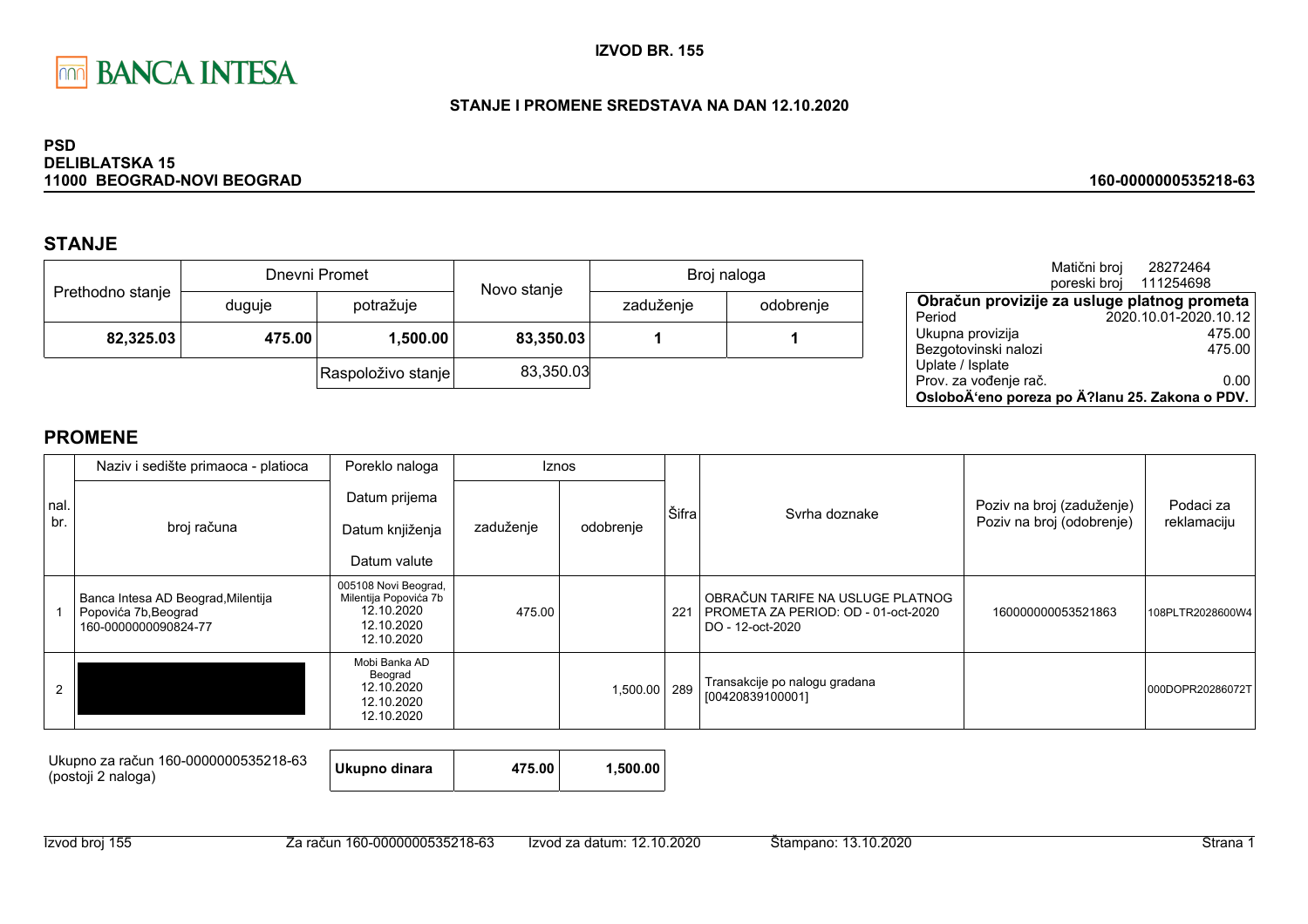

### STANJE I PROMENE SREDSTAVA NA DAN 13.10.2020

#### **PSD DELIBLATSKA 15** 11000 BEOGRAD-NOVI BEOGRAD

### **STANJE**

|                  |           | Dnevni Promet      | Novo stanje | Broj naloga |           |  |
|------------------|-----------|--------------------|-------------|-------------|-----------|--|
| Prethodno stanje | duguje    | potražuje          |             | zaduženje   | odobrenje |  |
| 83,350.03        | 49,514.41 | 0.00               | 33,835.62   |             |           |  |
|                  |           | Raspoloživo stanje | 33,835.62   |             |           |  |

Matični broj 28272464 poreski broj 111254698

160-0000000535218-63

|            | Naziv i sedište primaoca - platioca                           | Poreklo naloga                                                 | <b>Iznos</b> |           |       |                                                       |                                                        |                          |
|------------|---------------------------------------------------------------|----------------------------------------------------------------|--------------|-----------|-------|-------------------------------------------------------|--------------------------------------------------------|--------------------------|
| nal<br>br. | broj računa                                                   | Datum prijema<br>Datum knjiženja<br>Datum valute               | zaduženje    | odobrenje | Šifra | Syrha doznake                                         | Poziv na broj (zaduženje)<br>Poziv na broj (odobrenje) | Podaci za<br>reklamaciju |
|            |                                                               | 999905 OfficeBanking                                           |              |           |       |                                                       |                                                        |                          |
|            | Tehnomanija, Juzni bulevar 10,<br>285-1001000001769-47        | 13.10.2020<br>13.10.2020<br>13.10.2020                         | 19,648.00    |           | 221   | Promet robe i usluga - akcija za porodicu<br>Stanculj | 615000329                                              | 955PLBE2028701I0         |
|            | MAXI-PLUS, Voluja,-<br>160-0000000140268-58                   | 999905 OfficeBanking<br>13.10.2020<br>13.10.2020<br>13.10.2020 | 10,000.00    |           | 221   | Promet robe i usluga - akcija za porodicu<br>Adamovic | 332                                                    | 955PLIE2028700CC         |
| 3          | Aman d.o.o., Vinogradska 52 A, Surcin<br>330-0000004006393-83 | 999905 OfficeBanking<br>13.10.2020<br>13.10.2020<br>13.10.2020 | 9,996.15     |           | 221   | Promet robe i usluga - akcija za porodicu<br>Magovac  | AMAN278                                                | 955PLBE202870R3W         |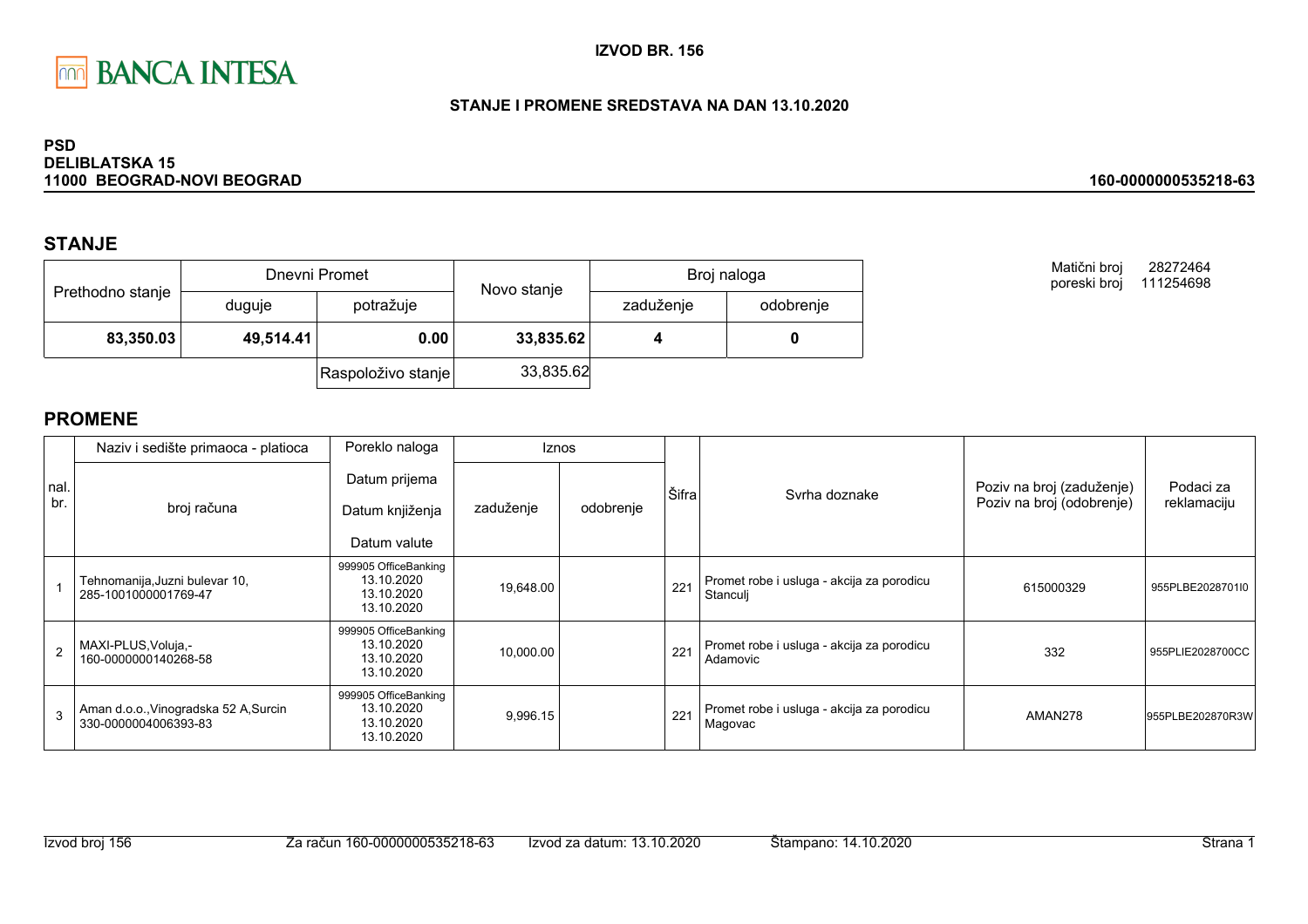| Mercator-S, autoput za Zagreb 11A,<br>105-0000000800114-49 | 999905 OfficeBanking<br>13.10.2020<br>13.10.2020<br>13.10.2020 | 9,870.26 | nn,<br>$\angle$ | I Promet robe i usluga - akcija za porodicu<br>Radulovic | 473-PF14 /2020 | PLBE202870R3U<br>955PL |
|------------------------------------------------------------|----------------------------------------------------------------|----------|-----------------|----------------------------------------------------------|----------------|------------------------|
|                                                            |                                                                |          |                 |                                                          |                |                        |

| Ukupno za račun 160-0000000535218-63<br>(postoji 4 naloga) | Ukupno dinara | 49.514.41 |  |
|------------------------------------------------------------|---------------|-----------|--|
|------------------------------------------------------------|---------------|-----------|--|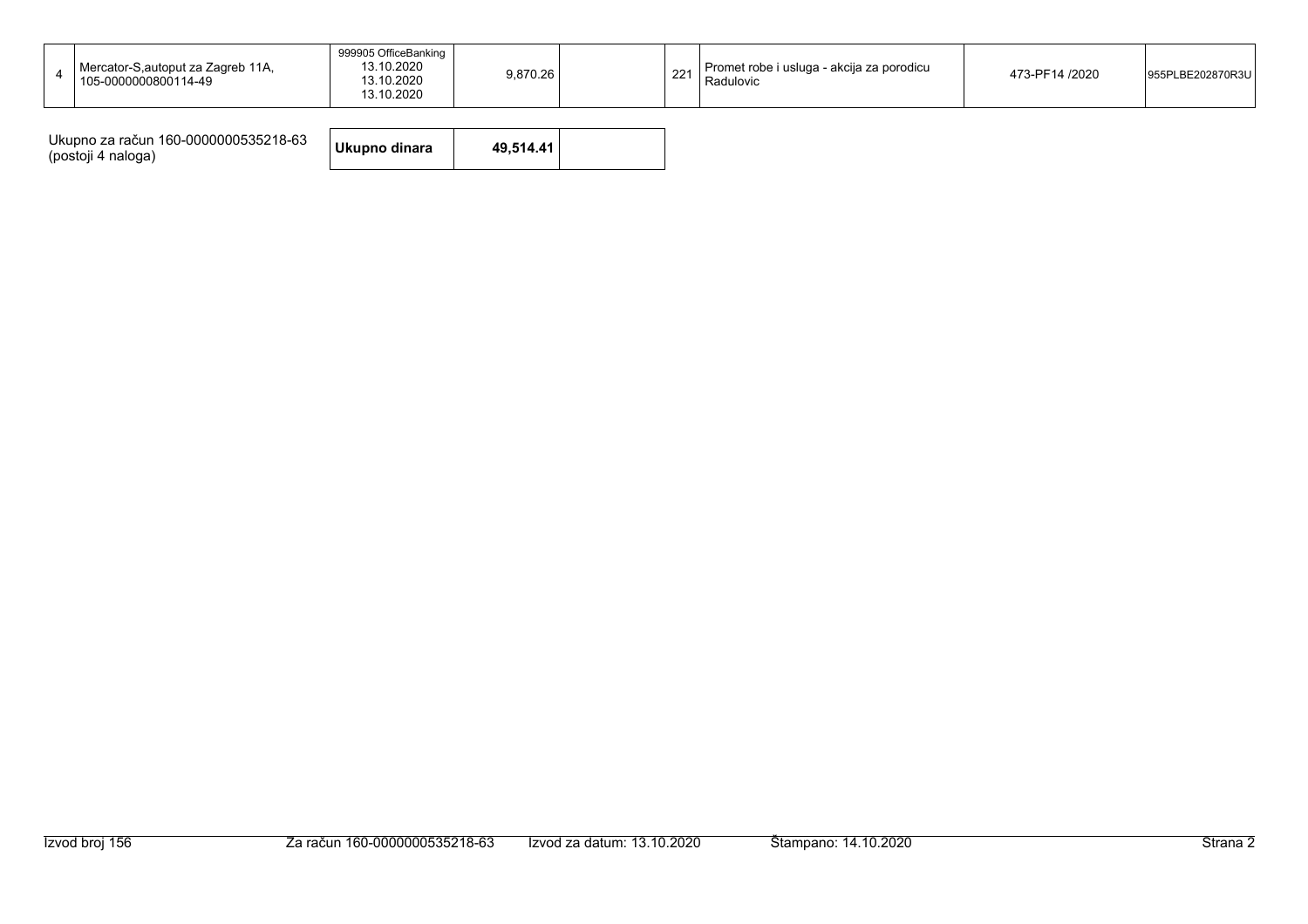

### STANJE I PROMENE SREDSTAVA NA DAN 16.10.2020

#### **PSD DELIBLATSKA 15** 11000 BEOGRAD-NOVI BEOGRAD

### **STANJE**

|                  |          | Dnevni Promet      | Novo stanje | Broj naloga |           |  |
|------------------|----------|--------------------|-------------|-------------|-----------|--|
| Prethodno stanje | duguje   | potražuje          |             | zaduženje   | odobrenje |  |
| 33,835.62        | 8,999.23 | 0.00               | 24,836.39   |             |           |  |
|                  |          | Raspoloživo stanje | 24,836.39   |             |           |  |

Matični broj 28272464 poreski broj 111254698

160-0000000535218-63

|      | Naziv i sedište primaoca - platioca                                | Poreklo naloga                                                 | <b>Iznos</b> |           |       |                                                                       |                           |                  |  |                           |
|------|--------------------------------------------------------------------|----------------------------------------------------------------|--------------|-----------|-------|-----------------------------------------------------------------------|---------------------------|------------------|--|---------------------------|
| nal. |                                                                    | Datum prijema                                                  |              | odobrenje | Šifra | Syrha doznake                                                         | Poziv na broj (zaduženje) | Podaci za        |  |                           |
| br.  | broj računa                                                        | Datum knjiženja                                                | zaduženje    |           |       |                                                                       |                           |                  |  | Poziv na broj (odobrenje) |
|      |                                                                    | Datum valute                                                   |              |           |       |                                                                       |                           |                  |  |                           |
|      | STR NIKOLA, Palih boraca 57,<br>325-9500600057071-42               | 999905 OfficeBanking<br>16.10.2020<br>16.10.2020<br>16.10.2020 | 4,999.23     |           | 221   | Promet robe i usluga - finalna potrosnja -<br>Ratkovic                |                           | 955PLBE2029010IG |  |                           |
|      | Dugme sptr, M. Stojanovica 280, Vracev Gaj<br>205-0000000013663-33 | 999905 OfficeBanking<br>16.10.2020<br>16.10.2020<br>16.10.2020 | 4,000.00     |           | 221   | Promet robe i usluga - finalna potrosnja -<br>pomoc porodici Stanculj |                           | 955PLBE2029010IN |  |                           |

| Ukupno za račun 160-0000000535218-63<br>(postoji 2 naloga) | Ukupno dinara | 8.999.23 |  |
|------------------------------------------------------------|---------------|----------|--|
|------------------------------------------------------------|---------------|----------|--|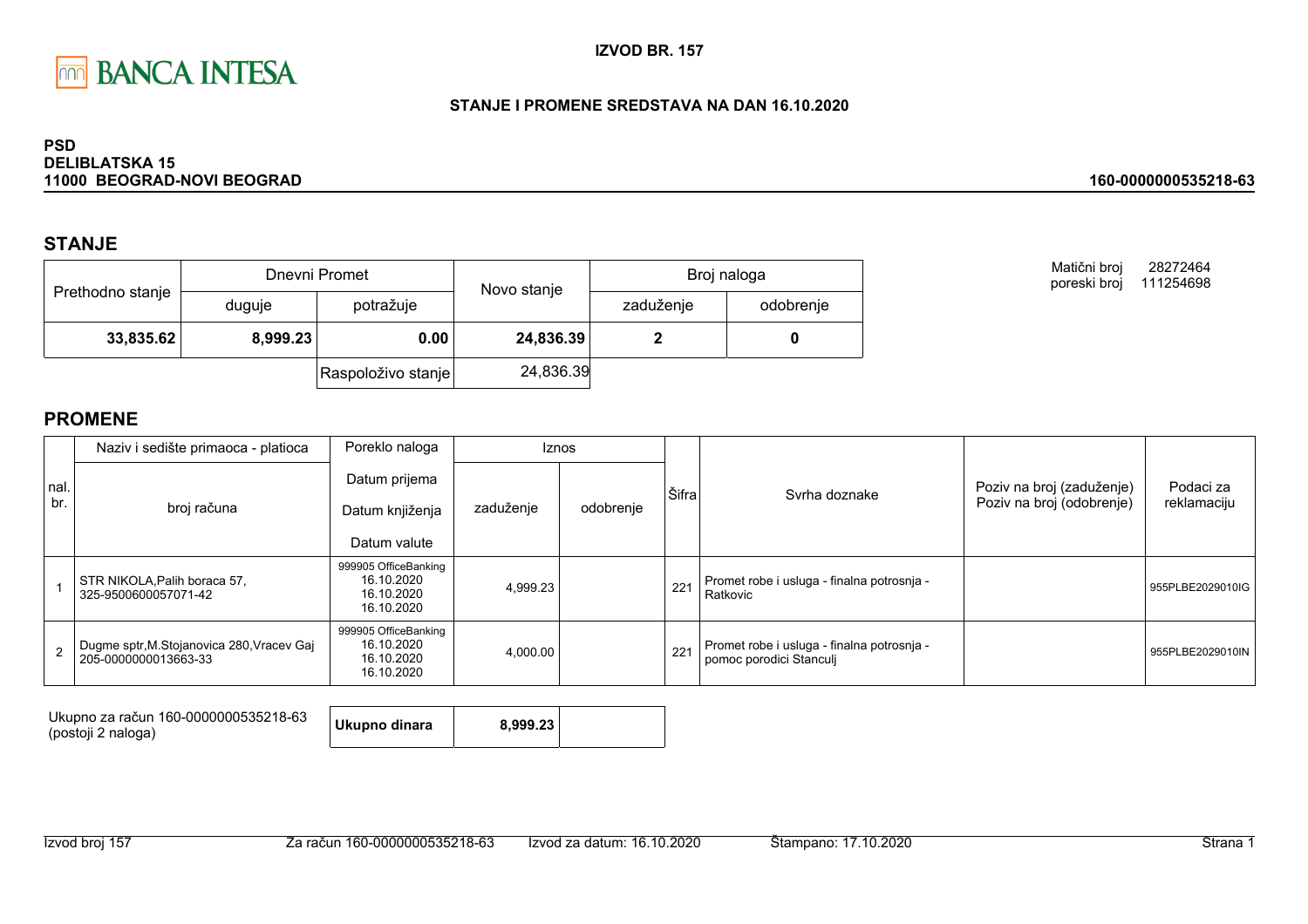

### STANJE I PROMENE SREDSTAVA NA DAN 19.10.2020

#### **PSD DELIBLATSKA 15** 11000 BEOGRAD-NOVI BEOGRAD

## **STANJE**

|                  |        | Dnevni Promet      |                        | Broj naloga |           |  |
|------------------|--------|--------------------|------------------------|-------------|-----------|--|
| Prethodno stanje | duguje | potražuje          | Novo stanje            | zaduženje   | odobrenje |  |
| 24,836.39        | 0.00   |                    | 26,352.66<br>51,189.05 |             |           |  |
|                  |        | Raspoloživo stanje | 51,189.05              |             |           |  |

Matični broj 28272464 poreski broj 111254698

160-0000000535218-63

|             | Naziv i sedište primaoca - platioca | Poreklo naloga                                                                                       |           | Iznos     |       |                                                    |                                                        |                          |
|-------------|-------------------------------------|------------------------------------------------------------------------------------------------------|-----------|-----------|-------|----------------------------------------------------|--------------------------------------------------------|--------------------------|
| nal.<br>br. | broj računa                         | Datum prijema<br>Datum knjiženja                                                                     | zaduženje | odobrenje | Šifra | Svrha doznake                                      | Poziv na broj (zaduženje)<br>Poziv na broj (odobrenje) | Podaci za<br>reklamaciju |
|             |                                     | Datum valute                                                                                         |           |           |       |                                                    |                                                        |                          |
|             |                                     | ALTA BANKA A.D.<br><b>BEOGRAD</b><br>19.10.2020<br>19.10.2020<br>19.10.2020                          |           | 20,000.00 | 189   | Transakcije po nalogu gra?ana.<br>[87000009992043] |                                                        | 000DOPR202930DGN         |
| 2           |                                     | <b>KOMERCIJALNA</b><br><b>BANKA A.D.</b><br><b>BEOGRAD</b><br>19.10.2020<br>19.10.2020<br>19.10.2020 |           | 6,000.00  |       | 289   [n:9001018644893]Za porodicu Apostolovic     |                                                        | 000PRNI202930BYG         |
| 3           |                                     | ALTA BANKA A.D.<br><b>BEOGRAD</b><br>19.10.2020<br>19.10.2020<br>19.10.2020                          |           | 300.00    | 189   | POMOC [87000010012802]                             |                                                        | 000DOPR20293133J         |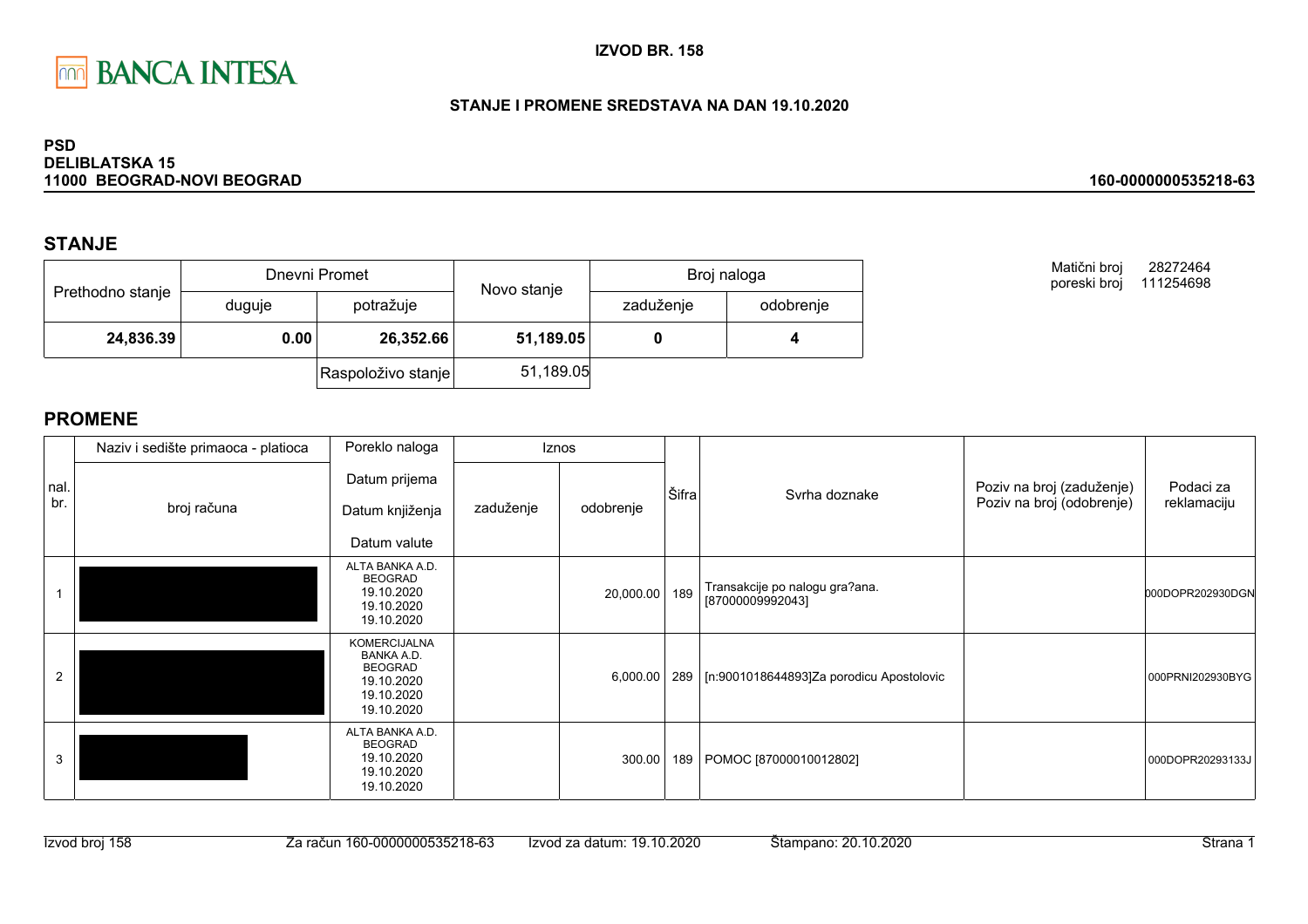| Raiffeisen banka ad<br>Beograd<br>19.10.2020<br>19.10.2020<br>19.10.2020 | I TRANSAKCIJE PO NALOGU GRA?ANA<br>289<br>52.66<br>[5613202932662860] | 000DOPR20293364X |
|--------------------------------------------------------------------------|-----------------------------------------------------------------------|------------------|
|--------------------------------------------------------------------------|-----------------------------------------------------------------------|------------------|

| Ukupno za račun 160-0000000535218-63<br>(postoji 4 naloga) | Ukupno dinara |  | 26.352.66 |
|------------------------------------------------------------|---------------|--|-----------|
|------------------------------------------------------------|---------------|--|-----------|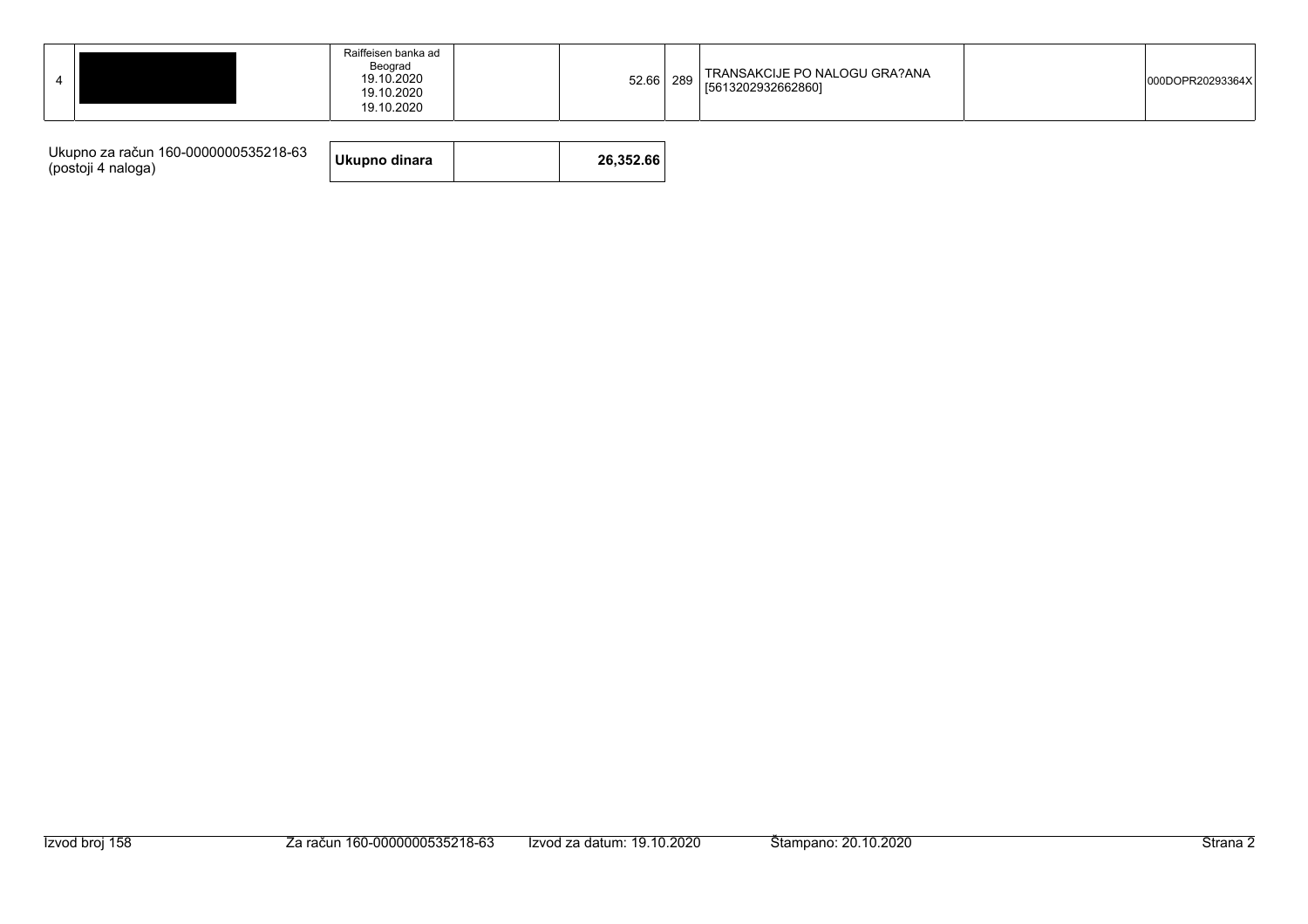

#### STANJE I PROMENE SREDSTAVA NA DAN 20.10.2020

#### **PSD DELIBLATSKA 15** 11000 BEOGRAD-NOVI BEOGRAD

# **STANJE**

|                  |                                      | Dnevni Promet      | Novo stanje |           | Broj naloga |
|------------------|--------------------------------------|--------------------|-------------|-----------|-------------|
| Prethodno stanje | duguje                               | potražuje          |             | zaduženje | odobrenje   |
|                  | 51,189.05<br>12,795.00<br>140,400.00 |                    | 178,794.05  |           |             |
|                  |                                      | Raspoloživo stanje | 178,794.05  |           |             |

|                                                | Matični broj<br>poreski broj | 28272464<br>111254698 |        |
|------------------------------------------------|------------------------------|-----------------------|--------|
| Obračun provizije za usluge platnog prometa    |                              |                       |        |
| Period                                         |                              | 2020.10.13-2020.10.20 |        |
| Ukupna provizija                               |                              |                       | 395.00 |
| Bezgotovinski nalozi                           |                              |                       | 395.00 |
| Uplate / Isplate                               |                              |                       |        |
| Prov. za vođenje rač.                          |                              |                       | 0.00   |
| OsloboÄ'eno poreza po Ä?lanu 25. Zakona o PDV. |                              |                       |        |

160-0000000535218-63

|            | Naziv i sedište primaoca - platioca                                                      | Poreklo naloga                                                                          |           | Iznos      |       |                                                                                             |                                                        |                          |
|------------|------------------------------------------------------------------------------------------|-----------------------------------------------------------------------------------------|-----------|------------|-------|---------------------------------------------------------------------------------------------|--------------------------------------------------------|--------------------------|
| nal<br>br. | broj računa                                                                              | Datum prijema<br>Datum knjiženja<br>Datum valute                                        | zaduženje | odobrenje  | Šifra | Syrha doznake                                                                               | Poziv na broj (zaduženje)<br>Poziv na broj (odobrenje) | Podaci za<br>reklamaciju |
|            | Trgovina MOJ VRT MOJA BASTA MOJA<br>MASTA, Bulevar Kraljice Mari<br>205-0000000234934-88 | 999905 OfficeBanking<br>20.10.2020<br>20.10.2020<br>20.10.2020                          | 12,400.00 |            | 221   | Promet robe i usluga - akcija za porodicu<br><b>Bisercic</b>                                | 0143/20 MP                                             | 955PLBE202940H1S         |
| 2          | Banca Intesa AD Beograd, Milentija<br>Popovića 7b, Beograd<br>160-0000000090824-77       | 005108 Novi Beograd,<br>Milentija Popovića 7b<br>20.10.2020<br>20.10.2020<br>20.10.2020 | 395.00    |            | 221   | OBRAČUN TARIFE NA USLUGE PLATNOG<br>PROMETA ZA PERIOD: OD - 13-oct-2020<br>DO - 20-oct-2020 | 160000000053521863                                     | 108PLTR2029400SX         |
|            | PSD, DELIBLATSKA 15, RS<br>160-0054000045856-75                                          | 0000 BEOGRAD<br>20.10.2020<br>20.10.2020<br>20.10.2020                                  |           | 140,400.00 | 286   | Kupoprodaja deviza, 1200<br>EUR, PSD, DELIBLATSKA 15                                        |                                                        | 000KUPD202943520         |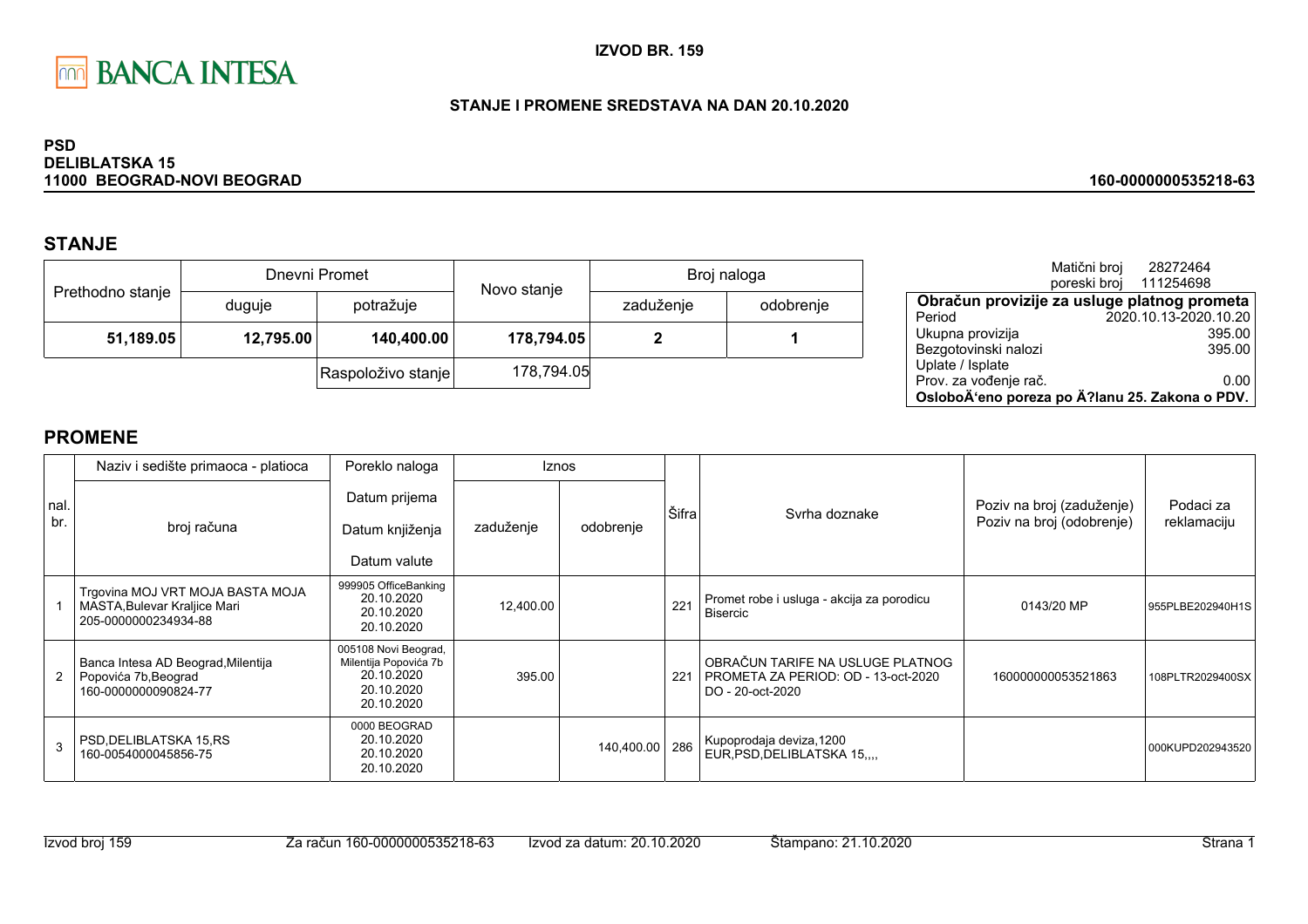| Ukupno za račun 160-0000000535218-63<br>(postoji 3 naloga) | Ukupno dinara | 12.795.00 | 140.400.00 |
|------------------------------------------------------------|---------------|-----------|------------|
|------------------------------------------------------------|---------------|-----------|------------|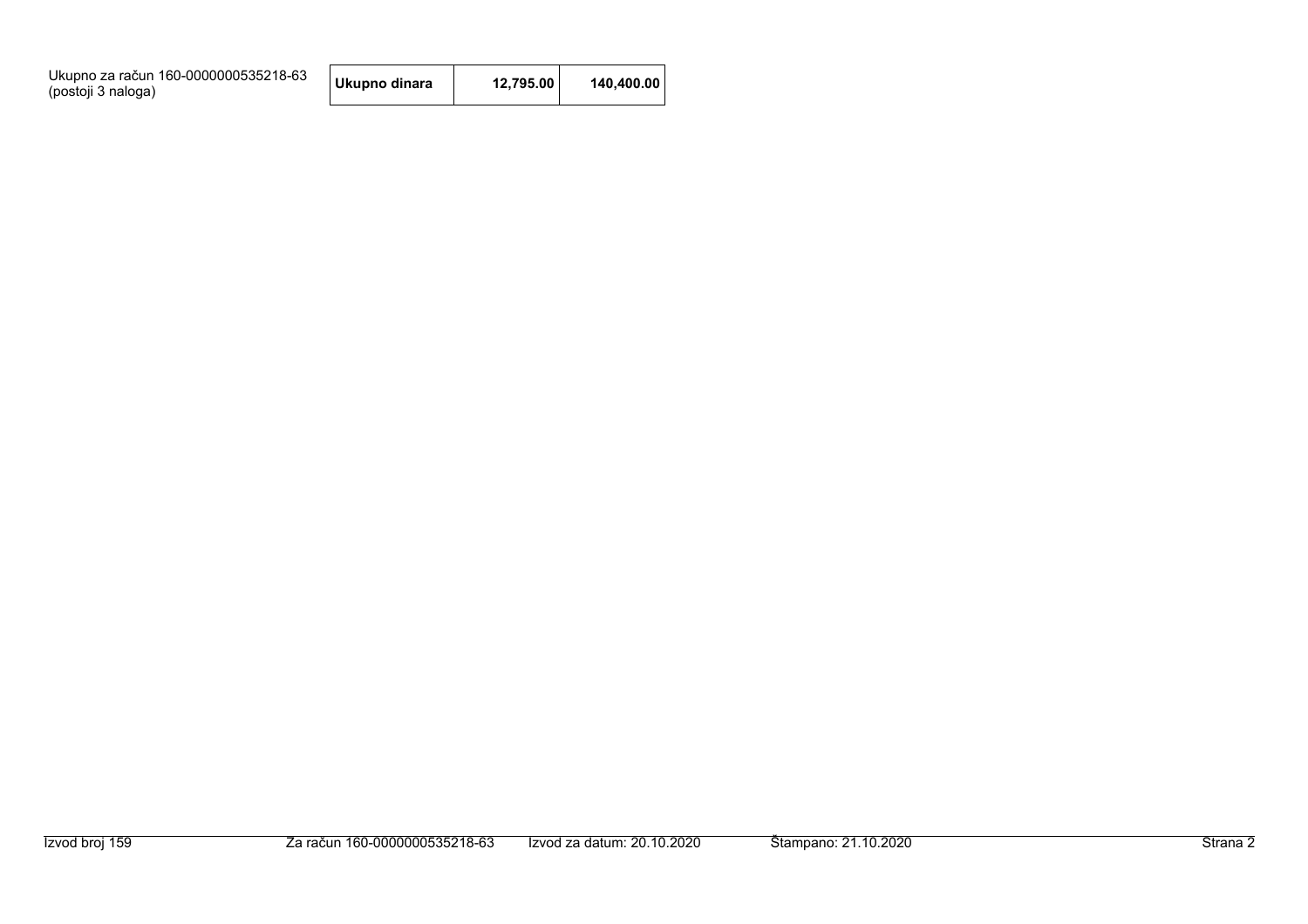

### STANJE I PROMENE SREDSTAVA NA DAN 21.10.2020

#### **PSD DELIBLATSKA 15** 11000 BEOGRAD-NOVI BEOGRAD

## **STANJE**

|                  | Dnevni Promet |                    |             | Broj naloga |           |  |
|------------------|---------------|--------------------|-------------|-------------|-----------|--|
| Prethodno stanje | duguje        | potražuje          | Novo stanje | zaduženje   | odobrenje |  |
| 178,794.05       | 7,995.49      | 71.00              | 170,869.56  |             |           |  |
|                  |               | Raspoloživo stanje | 170,869.56  |             |           |  |

Matični broj 28272464 poreski broj 111254698

160-0000000535218-63

|      | Naziv i sedište primaoca - platioca                | Poreklo naloga                                                           |           | Iznos     |       |                                                                             |                           |                  |
|------|----------------------------------------------------|--------------------------------------------------------------------------|-----------|-----------|-------|-----------------------------------------------------------------------------|---------------------------|------------------|
| nal. |                                                    | Datum prijema                                                            |           |           | Šifra | Syrha doznake                                                               | Poziv na broj (zaduženje) | Podaci za        |
| br.  | broj računa                                        | Datum knjiženja                                                          | zaduženje | odobrenje |       |                                                                             | Poziv na broj (odobrenje) | reklamaciju      |
|      |                                                    | Datum valute                                                             |           |           |       |                                                                             |                           |                  |
|      | Metal VM, 15 Novembar 121,<br>205-0000000049922-90 | 999905 OfficeBanking<br>21.10.2020<br>21.10.2020<br>21.10.2020           | 7,995.49  |           | 221   | Promet robe i usluga - finalna potrosnja -<br>pomoc za porodicu Apostolovic |                           | 955PLBE202950O1S |
|      |                                                    | Raiffeisen banka ad<br>Beograd<br>21.10.2020<br>21.10.2020<br>21.10.2020 |           | 71.00     | 289   | TRANSAKCIJE PO NALOGU GRA?ANA<br>[5615202951571544]                         |                           | 000DOPR2029514NZ |

| Ukupno za račun 160-0000000535218-63<br>(postoji 2 naloga) | Ukupno dinara | 7.995.49 | 71.00 |
|------------------------------------------------------------|---------------|----------|-------|
|------------------------------------------------------------|---------------|----------|-------|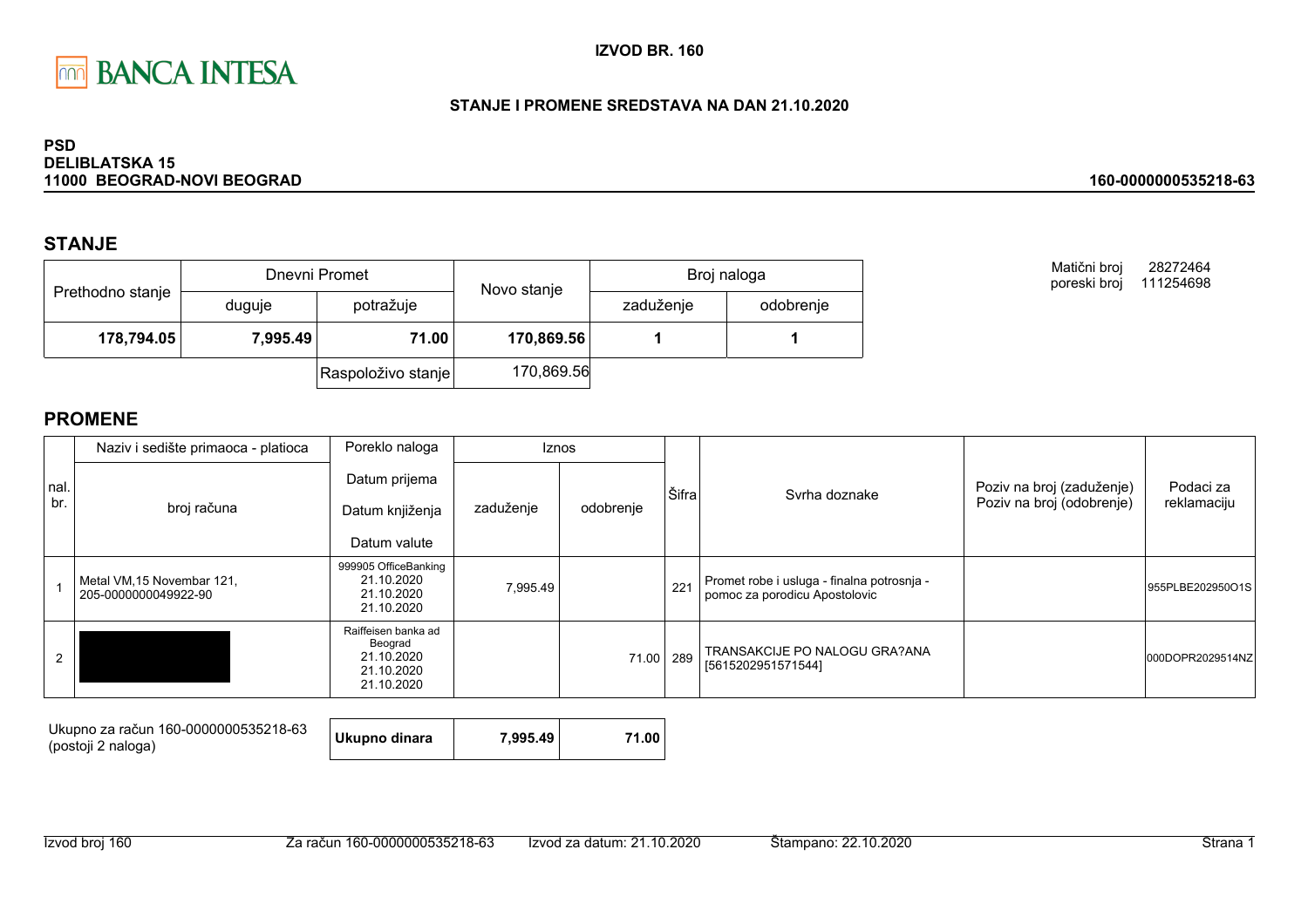

### STANJE I PROMENE SREDSTAVA NA DAN 22.10.2020

#### **PSD DELIBLATSKA 15** 11000 BEOGRAD-NOVI BEOGRAD

### **STANJE**

|                  |          | Dnevni Promet      | Novo stanje<br>potražuje | Broj naloga |           |  |
|------------------|----------|--------------------|--------------------------|-------------|-----------|--|
| Prethodno stanje | duguje   |                    |                          | zaduženje   | odobrenje |  |
| 170,869.56       | 9,490.00 | 0.00               | 161,379.56               |             |           |  |
|                  |          | Raspoloživo stanje | 161,379.56               |             |           |  |

Matični broj 28272464 poreski broj 111254698

160-0000000535218-63

|             | Naziv i sedište primaoca - platioca                        | Poreklo naloga                                                 |           | <b>Iznos</b> |       |                                                                        |                                                        |                          |
|-------------|------------------------------------------------------------|----------------------------------------------------------------|-----------|--------------|-------|------------------------------------------------------------------------|--------------------------------------------------------|--------------------------|
| nal.<br>br. | broj računa                                                | Datum prijema<br>Datum knjiženja<br>Datum valute               | zaduženje | odobrenje    | Šifra | Syrha doznake                                                          | Poziv na broj (zaduženje)<br>Poziv na broj (odobrenje) | Podaci za<br>reklamaciju |
|             | Tehnomanija Doo, Juzni Bulevar 10,<br>285-1001000001769-47 | 999905 OfficeBanking<br>22.10.2020<br>22.10.2020<br>22.10.2020 | 9.490.00  |              | 221   | Promet robe i usluga - finalna potrosnja -<br>pomoc porodici Rakicevic |                                                        | 955PLBE202960GRE         |

| Ukupno za račun 160-0000000535218-63 | Ukupno dinara | 9.490.00 |  |
|--------------------------------------|---------------|----------|--|
| (postoji 1 naloga)                   |               |          |  |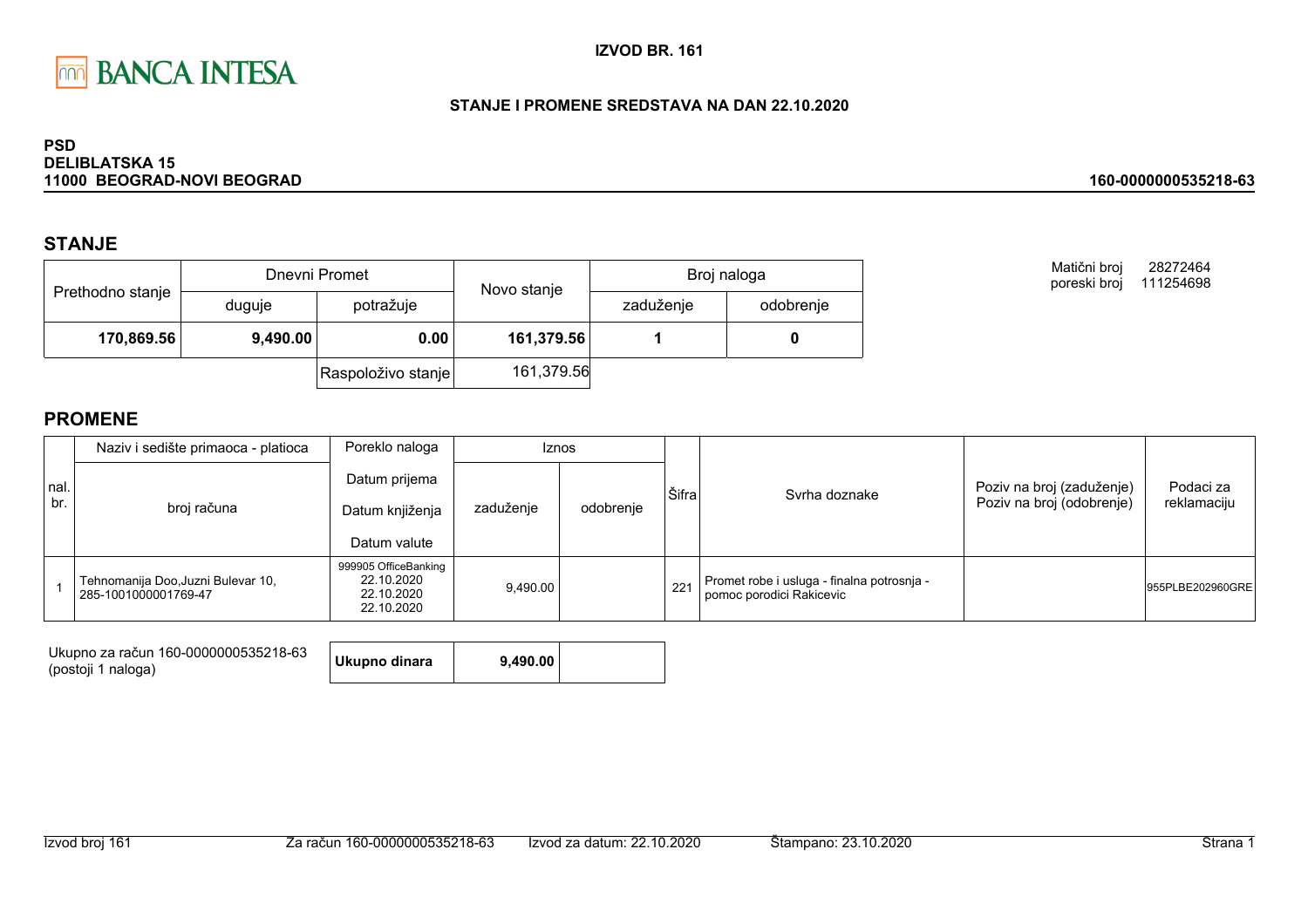

### STANJE I PROMENE SREDSTAVA NA DAN 26.10.2020

#### **PSD DELIBLATSKA 15** 11000 BEOGRAD-NOVI BEOGRAD

## **STANJE**

|                  |        | Dnevni Promet      | Novo stanje |           | Broj naloga |  |
|------------------|--------|--------------------|-------------|-----------|-------------|--|
| Prethodno stanje | duguje | potražuje          |             | zaduženje | odobrenje   |  |
| 161,379.56       | 0.00   | 513.75             | 161,893.31  |           |             |  |
|                  |        | Raspoloživo stanje | 161,893.31  |           |             |  |

Matični broj 28272464 poreski broj 111254698

160-0000000535218-63

|             | Naziv i sedište primaoca - platioca | Poreklo naloga                                                                                |           | <b>Iznos</b> |       |                                                     |                                                        |                          |
|-------------|-------------------------------------|-----------------------------------------------------------------------------------------------|-----------|--------------|-------|-----------------------------------------------------|--------------------------------------------------------|--------------------------|
| nal.<br>br. | broj računa                         | Datum prijema<br>Datum knjiženja<br>Datum valute                                              | zaduženje | odobrenje    | Šifra | Syrha doznake                                       | Poziv na broj (zaduženje)<br>Poziv na broj (odobrenje) | Podaci za<br>reklamaciju |
|             |                                     | <b>KOMERCIJALNA</b><br>BANKA A.D.<br><b>BEOGRAD</b><br>26.10.2020<br>26.10.2020<br>26.10.2020 |           | 500.00       | 287   | Pomoc [11011904287001]                              |                                                        | 000DOPR2030038F5         |
| 2           |                                     | Raiffeisen banka ad<br>Beograd<br>26.10.2020<br>26.10.2020<br>26.10.2020                      |           | 13.75        | 289   | TRANSAKCIJE PO NALOGU GRA?ANA<br>[5618202993741850] |                                                        | 000DOPR203000CY1         |

| Ukupno za račun 160-0000000535218-63<br>(postoji 2 naloga) | Ukupno dinara |  | 513.75 |
|------------------------------------------------------------|---------------|--|--------|
|------------------------------------------------------------|---------------|--|--------|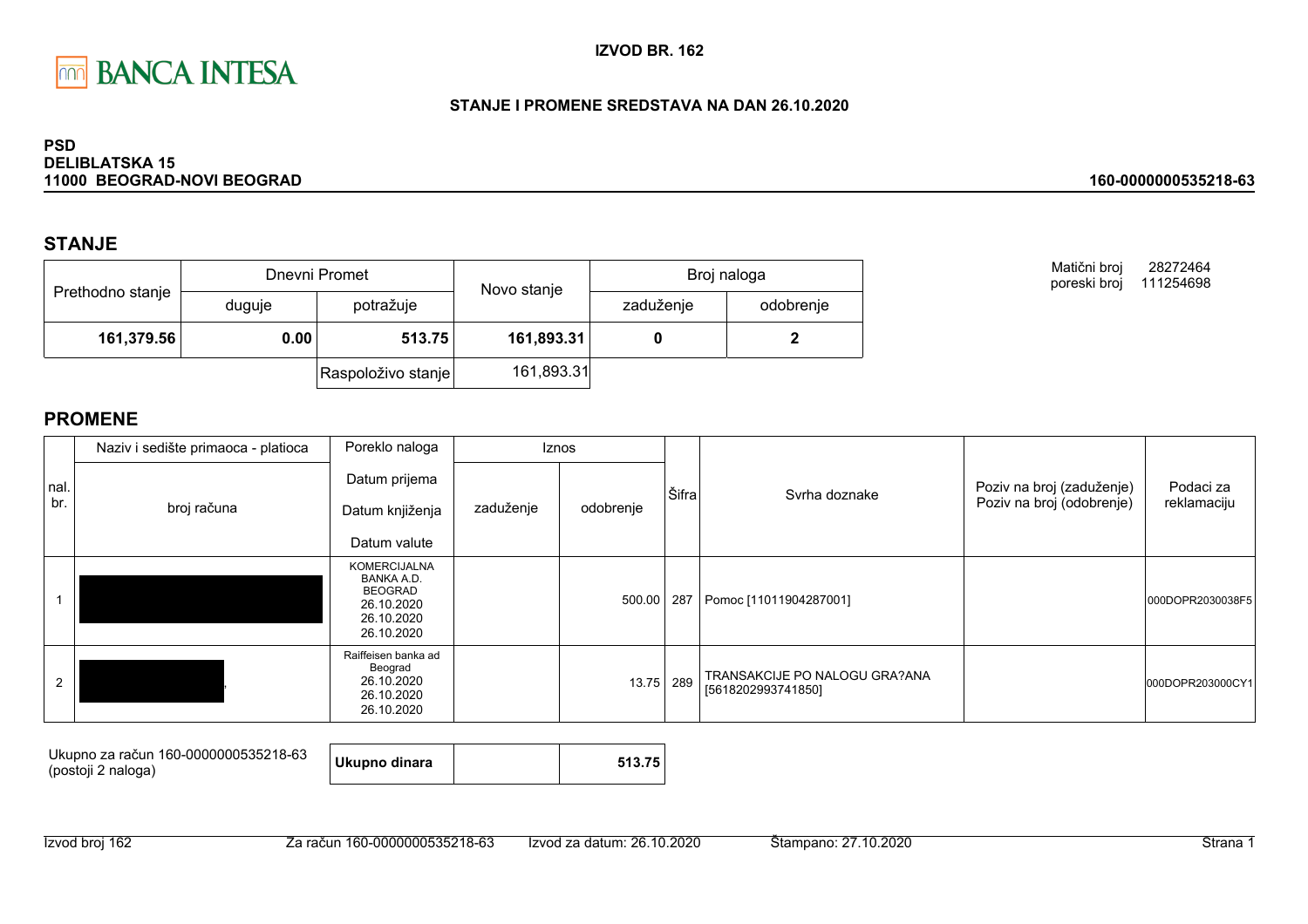

### STANJE I PROMENE SREDSTAVA NA DAN 27.10.2020

#### **PSD DELIBLATSKA 15** 11000 BEOGRAD-NOVI BEOGRAD

### **STANJE**

|                  |           | Dnevni Promet      | Novo stanje |           | Broj naloga |
|------------------|-----------|--------------------|-------------|-----------|-------------|
| Prethodno stanje | duguje    | potražuje          |             | zaduženje | odobrenje   |
| 161,893.31       | 10,009.57 | 41.50              | 151,925.24  |           |             |
|                  |           | Raspoloživo stanje | 151,925.24  |           |             |

Matični broj 28272464 poreski broj 111254698

160-0000000535218-63

|      | Naziv i sedište primaoca - platioca                                      | Poreklo naloga                                                           |           | <b>Iznos</b> |       |                                                     |                           |                  |
|------|--------------------------------------------------------------------------|--------------------------------------------------------------------------|-----------|--------------|-------|-----------------------------------------------------|---------------------------|------------------|
| nal. |                                                                          | Datum prijema                                                            |           |              | Šifra | Syrha doznake                                       | Poziv na broj (zaduženje) | Podaci za        |
| br.  | broj računa                                                              | Datum knjiženja                                                          | zaduženje | odobrenje    |       |                                                     | Poziv na broj (odobrenje) | reklamaciju      |
|      |                                                                          | Datum valute                                                             |           |              |       |                                                     |                           |                  |
|      | NS Bomi d.o.o., Vojvode Misica<br>121, Obrenovac<br>205-0000000100761-57 | 999905 OfficeBanking<br>27.10.2020<br>27.10.2020<br>27.10.2020           | 10,009.57 |              | 221   | Promet robe i usluga - akcija za porodicu<br>Dukic  | 53/2157                   | 955PLBE20301009R |
|      |                                                                          | Raiffeisen banka ad<br>Beograd<br>27.10.2020<br>27.10.2020<br>27.10.2020 |           | 41.50        | 289   | TRANSAKCIJE PO NALOGU GRA?ANA<br>[5619203018957010] |                           | 000DOPR2030106NX |

| Ukupno za račun 160-0000000535218-63<br>(postoji 2 naloga) | Ukupno dinara<br>10.009.57 | 41.50 |
|------------------------------------------------------------|----------------------------|-------|
|------------------------------------------------------------|----------------------------|-------|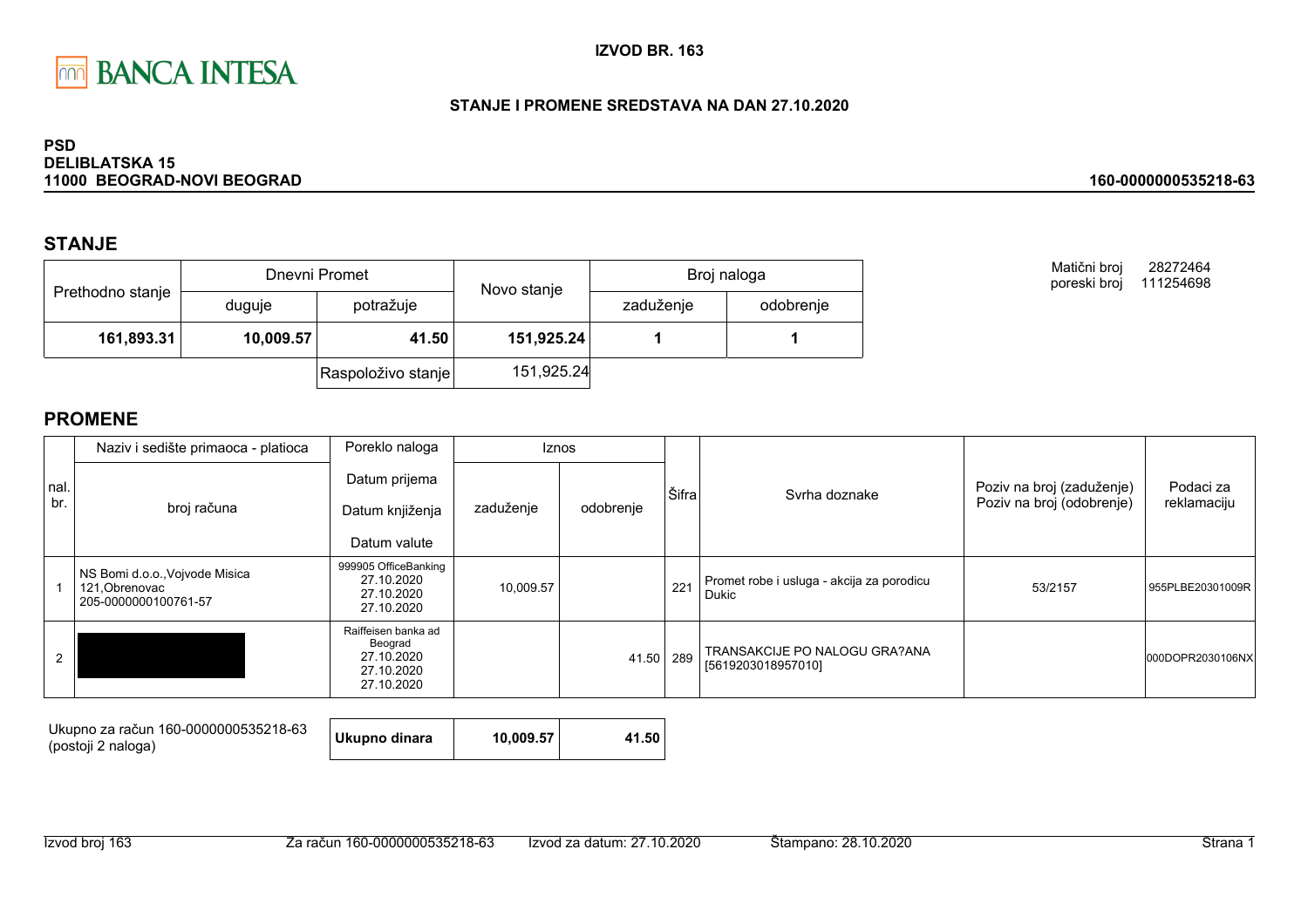

### STANJE I PROMENE SREDSTAVA NA DAN 29.10.2020

#### **PSD DELIBLATSKA 15** 11000 BEOGRAD-NOVI BEOGRAD

## **STANJE**

|                  |          | Dnevni Promet      | Novo stanje | Broj naloga |           |
|------------------|----------|--------------------|-------------|-------------|-----------|
| Prethodno stanje | duguje   | potražuje          |             | zaduženje   | odobrenje |
| 151,925.24       | 5,000.00 | 0.00               | 146,925.24  |             |           |
|                  |          | Raspoloživo stanje | 146,925.24  |             |           |

Matični broj 28272464 poreski broj 111254698

160-0000000535218-63

|             | Naziv i sedište primaoca - platioca                                | Poreklo naloga                                                 |           | <b>Iznos</b> |       |                                                                       |                                                        |                          |
|-------------|--------------------------------------------------------------------|----------------------------------------------------------------|-----------|--------------|-------|-----------------------------------------------------------------------|--------------------------------------------------------|--------------------------|
| nal.<br>br. | broj računa                                                        | Datum prijema<br>Datum knjiženja<br>Datum valute               | zaduženje | odobrenje    | Šifra | Svrha doznake                                                         | Poziv na broj (zaduženje)<br>Poziv na broj (odobrenje) | Podaci za<br>reklamaciju |
|             | Dugme sptr, M. Stojanovica 280, Vracev Gaj<br>205-0000000013663-33 | 999905 OfficeBanking<br>29.10.2020<br>29.10.2020<br>29.10.2020 | 5,000.00  |              | 221   | Promet robe i usluga - finalna potrosnja -<br>pomoc porodici Stanculi |                                                        | 955PLBE203030LYJ         |

| Ukupno za račun 160-0000000535218-63<br>(postoji 1 naloga) | Ukupno dinara | 5.000.00 |  |
|------------------------------------------------------------|---------------|----------|--|